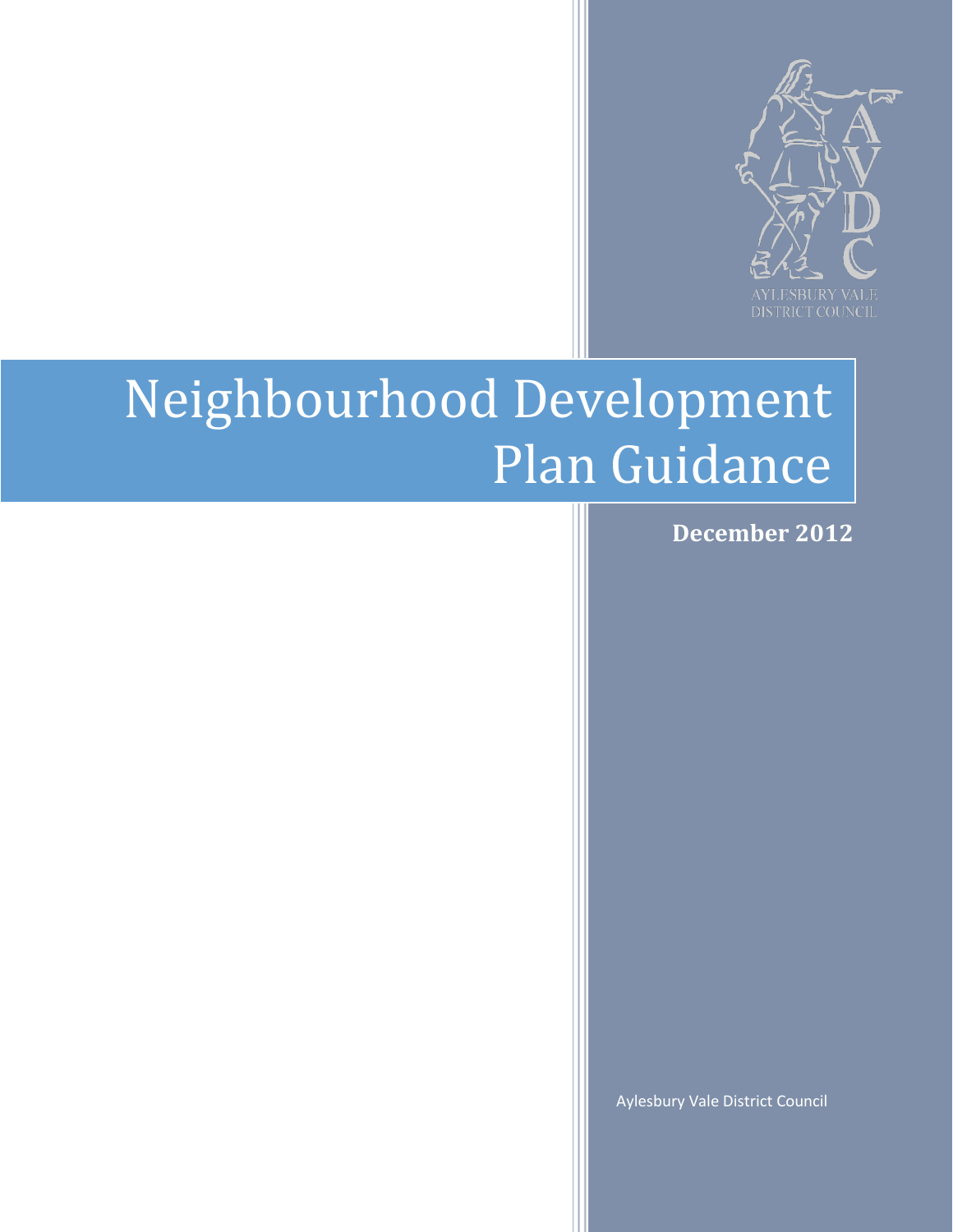# **CONTENTS**

| Introduction                                | Pg <sub>2</sub> |
|---------------------------------------------|-----------------|
| Stage 1: Getting Started                    | Pg 5            |
| Stage 2: Plan Preparation                   | Pg 9            |
| Stage 3: Independent Examination            | Pg 20           |
| Stage 4: Referendum                         | Pg 21           |
| Stage 5: Bringing the plan into force       |                 |
| Stage 6: Implementing & Monitoring the Plan | Pg 23           |
| Support Available                           | Pg24            |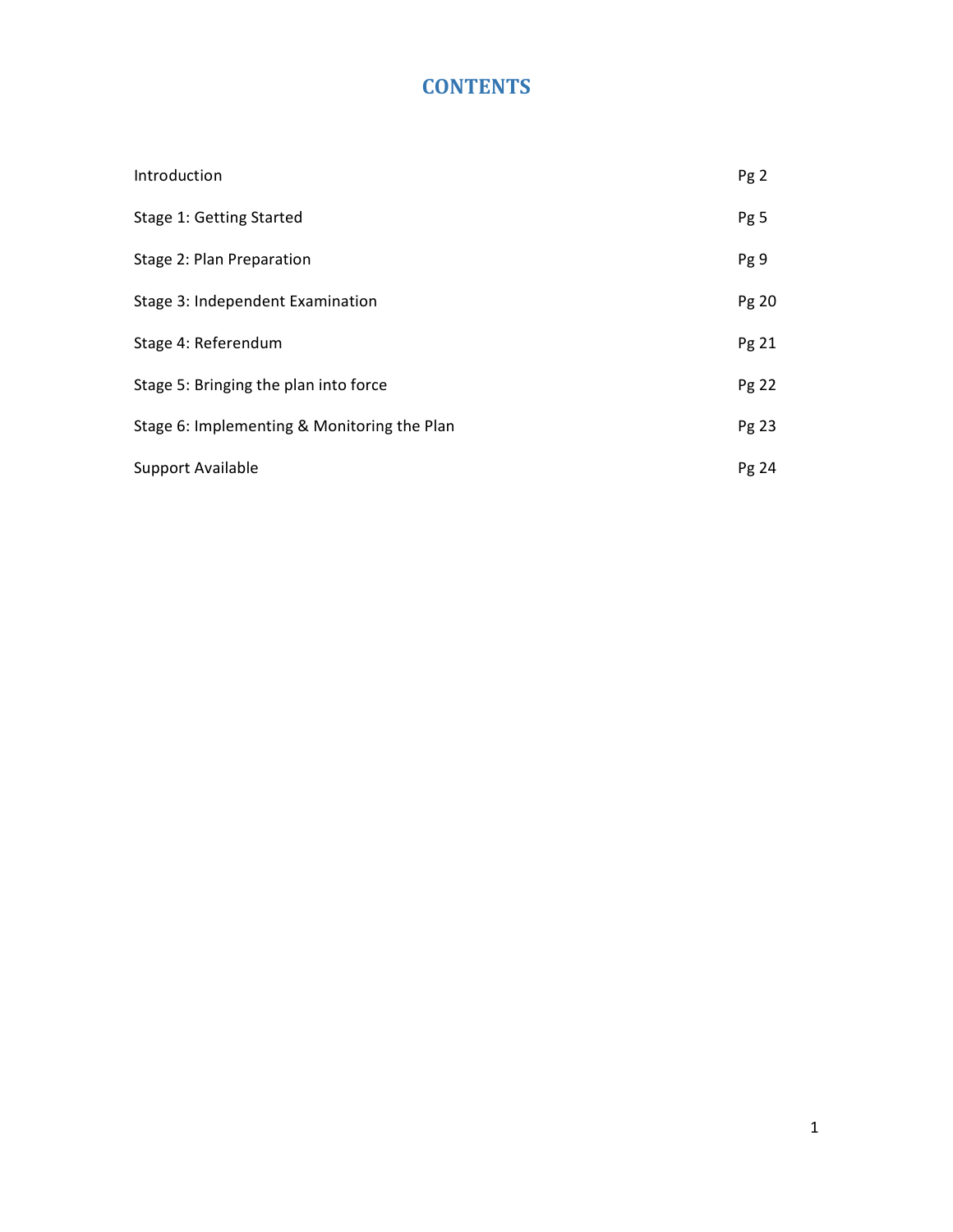# **1.0 Introduction**

This guidance is written for town and parish councils and neighbourhood forums who want to produce their own Neighbourhood Development Plan (NDP), based on the March 2012 Neighbourhood Planning regulations<sup>1</sup>.

## **1.1 What is Neighbourhood Planning?**

The Government's Localism Act aims to reform the planning system to give local people new opportunities to shape the development of the communities in which they live. The Act proposes three new community-led initiatives; Neighbourhood Development Plans, Neighbourhood Development Orders and Community Right to Build Orders. These are all outlined briefly below but the rest of this guidance focuses on Neighbourhood Development Plans.

#### **1.1.1 Neighbourhood Development Plans**

These are planning documents which are specific to local level planning, aiming to help shape future development. They are very different to other local level planning documents such as Community Led Plans (formerly known as Parish Plans) and Village Design Statements. A NDP will set out policies on land use and once in force, it will become a formal part of the Local Development Plan for your area. This is the first time local communities have been able to write a planning document which has the same weight in determining planning applications as the district planning policy documents.

#### **1.1.2 Neighbourhood Development Orders**

The Act also proposes that planning permission can be granted for certain types of development within a specified area through a Neighbourhood Development Order (NDO). A NDO can form part of a Neighbourhood Development Plan or it can be a standalone NDO and it can cover the whole neighbourhood area or just part of it. This could be either a particular development or a particular class of development (for example employment units). NDOs are required to have a referendum where 50% or more of the votes must be in favour. Once a NDO is adopted it allows for particular development to be granted without the need for applying for planning permission.

#### **1.1.3 Community Right to Build Order**

A Community Right to Build Order (CRtB)is a special kind of Neighbourhood Development Order. This allows for a particular piece of land to be developed in a specific way without the need for planning permission. A CRtB order can be produced by a town or parish council or a community organisations, e.g. a town or village society. CRtB organisations must have at least 10 people living in the neighbourhood area from different homes). Like a NDP, there must be more than 50% of voters in support of the proposal held in a referendum for the CRtB order to be brought into force. The CRtB order can not be used

 $\overline{a}$ 1

The Neighbourhood Planning (General) Regulations 201[2http://www.legislation.gov.uk/uksi/2012/637/made](http://www.legislation.gov.uk/uksi/2012/637/made)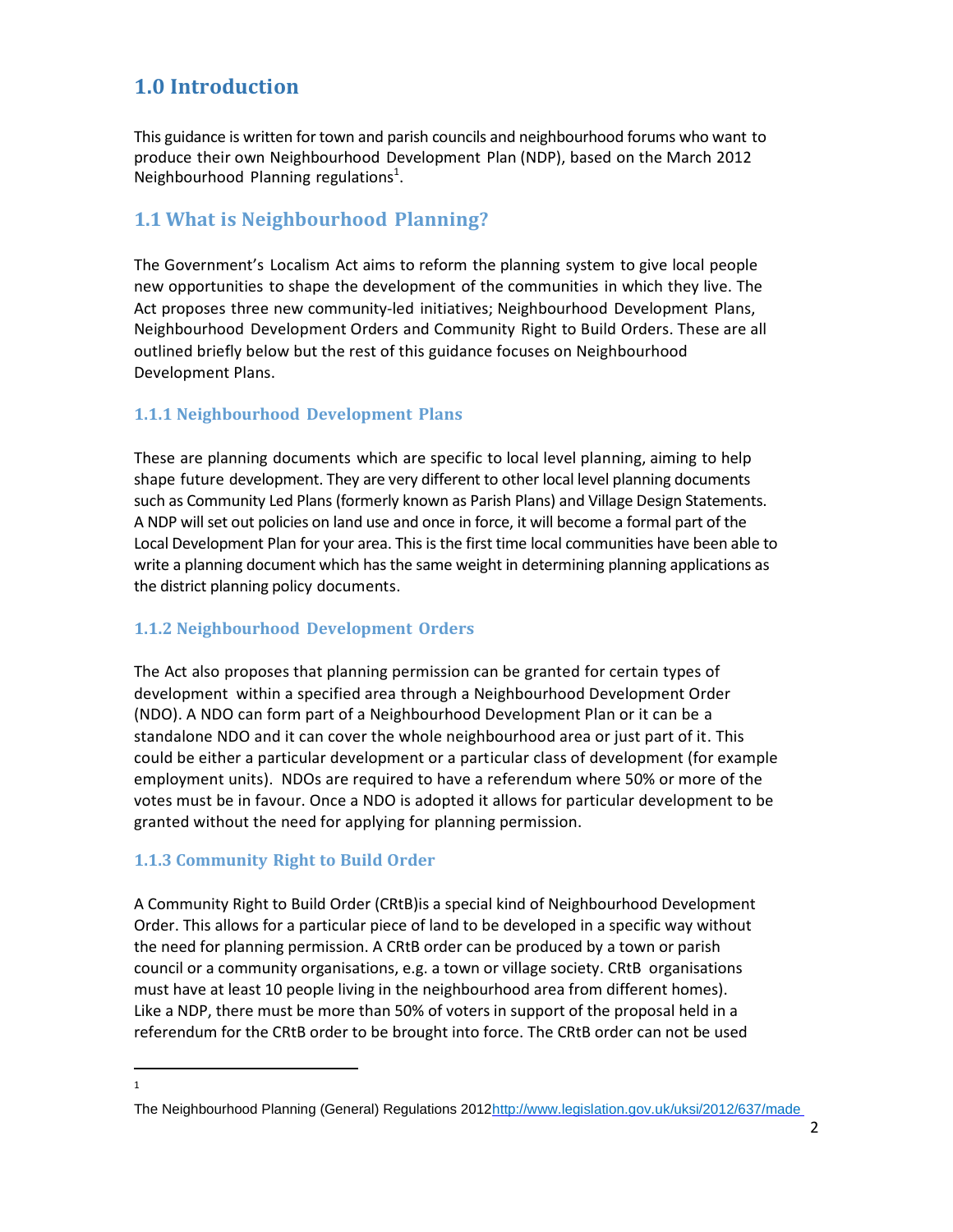to expand the size of communities by more than 10 per cent over a 10 year period. This might be appropriate where a certain type of development is wanted by the community in a particular location, for example a new village hall. The advantage of this is it allows the community to express exactly how they would like a particular piece of land to be developed, rather than leaving it up to a planning application submitted by a developer.

For all of these neighbourhood planning tools, in order for them to be brought into force, they will need to conform with planning policies and guidance at the district, national and European level. They will also need to demonstrate support from the local community. A referendum is required where 50% or more of the votes must be in favour of the order to bring it into force.

## **1.2 What are the benefits of developing a Neighbourhood Development Plan?**

- Developing a NDP can help communities to play a greater role in shaping future development of their area.
- It can bring together residents, businesses, local groups, landowners and developers to share ideas and build consensus about what needs to be accomplished in the area.
- It can also help locally specific planning issues to be addressed, giving greater detail compared to those within district wide development plans.
- It can also help to create lasting partnerships both within and outside the community, for example with service providers, public and private organisations.

## **1.3 What are the drawbacks of developing a Neighbourhood Development Plan?**

- NDPs must be based on evidence (not just community views), which depending on the content of the NDP may be expensive to produce.
- Once brought into force NDPs form a material consideration, as such evidence is required to support the plan, which compared to previous community planning documents is more onerous.
- NDPs are resource intensive as they rely on volunteers from the community.

## **1.4 Who should be involved?**

For areas which are parished like Aylesbury Vale, town and parish councils should initiate and lead the process, but should still involve the community. If the area does not have a parish or town council, a Neighbourhood Forum must be designated in order for a NDP to be developed for an area. The following is a list of stakeholders that the town/parish council should seek to involve in the process:

- Residents
- Community organisations
- Elected representatives
- **•** Businesses
- Landowners
- Developers
- Active players in the voluntary sector
- Government organisations e.g. Environment Agency, Natural England, English Heritage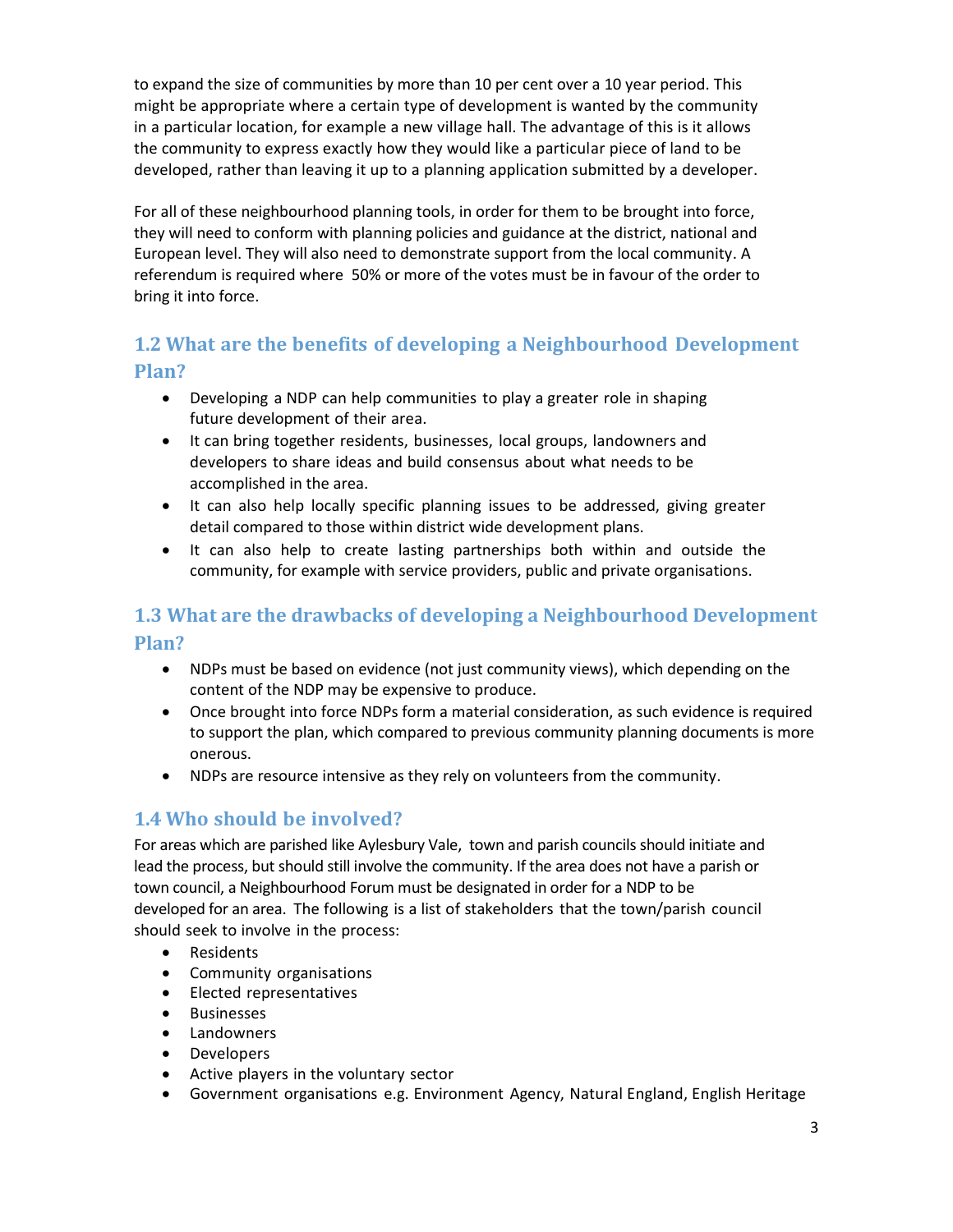The involvement throughout the process, of a broad range of local stakeholders will help to strengthen community support for the plan. This is very important at the referendum stage and is likely to make implementation easier.

## **1.5 How do you develop a Neighbourhood Development Plan?**

There is no set process for producing a NDP, although there is now some best practice guidance which has been identified from the first NDPs being developed known as the 'Front runner' groups. The table below shows the five key stages and tasks for developing a NDP. Tasks underlined are a legal requirement and therefore must be undertaken.

| <b>Stages of</b>                | <b>Key Tasks</b>                                                                        | Estimated* |
|---------------------------------|-----------------------------------------------------------------------------------------|------------|
| <b>Assessment</b>               |                                                                                         | time       |
|                                 | Check that a NDP is the best planning document for the<br>$\bullet$                     | $2 - 3$    |
| Stage 1:                        | community                                                                               | months     |
| <b>Getting started</b>          | Advertise to the community the intention to do a NDP<br>$\bullet$                       |            |
|                                 | Recruit a NDP planning team<br>$\bullet$                                                |            |
|                                 | Set up a project plan<br>$\bullet$                                                      |            |
|                                 | Develop a Communications Strategy<br>$\bullet$                                          |            |
|                                 | Apply to AVDC to designate Neighbourhood Area<br>$\bullet$                              |            |
|                                 | Identify Neighbourhood Area characteristics (environmental, social<br>$\bullet$         | $5 - 6$    |
| Stage 2:                        | and economic)                                                                           | months     |
| <b>Plan Preparation</b>         | Community consult to identify issues and future development<br>$\bullet$<br>aspirations |            |
|                                 | Drafting a vision, objectives and policies<br>$\bullet$                                 |            |
|                                 | Consult community on options for the vision, objectives and policies<br>$\bullet$       |            |
|                                 | Show how NDP promotes sustainable development (Check to see if<br>$\bullet$             |            |
|                                 | a Sustainability Appraisal is needed)                                                   |            |
|                                 | Check for conformity with strategic policies in the Development Plan<br>$\bullet$       |            |
|                                 | (Vale of Aylesbury Plan)                                                                |            |
|                                 | Develop an implementation plan                                                          |            |
|                                 | Consultation on draft NDP (6 weeks minimum)<br>$\bullet$                                |            |
|                                 | Make changes to NDP from consultation responses<br>$\bullet$                            |            |
|                                 | <b>Write Consultation Statement</b>                                                     |            |
|                                 | <b>Write Basic Conditions Statement</b>                                                 |            |
|                                 | Submit NDP to AVDC                                                                      |            |
|                                 | AVDC consult on NDP (6 week minimum)<br>$\bullet$                                       |            |
|                                 | AVDC submit neighbourhood development plan to be examined<br>$\bullet$                  | $2 - 3$    |
| Stage 3:<br><b>Examination</b>  | <b>Examination held</b><br>$\bullet$                                                    | months     |
|                                 | Examiner's report published<br>$\bullet$                                                |            |
|                                 | <b>AVDC</b> considers changes required<br>$\bullet$                                     | $1 - 2$    |
| <b>Stage 4: Local</b>           | AVDC co-ordinates and holds local referendum<br>$\bullet$                               | months     |
| Referendum                      |                                                                                         |            |
| <b>Stage 5: Bringing</b>        | If referendum indicates a majority community support (50% or<br>$\bullet$               | 1 month    |
| the plan into                   | more of the votes) the NDP is brought into force by AVDC                                |            |
| force                           |                                                                                         |            |
| Stage 6:                        | Progress check to see how the NDP is meeting the communities<br>$\bullet$               | On going   |
| Implementation<br>8. Monitoring | objectives and whether a review/update is required                                      |            |

#### **Table 1: Summary of NDP Process**

**& Monitoring** 

\* The time to complete a NDP will largely depend on the detail in the NDP and the resources you have available.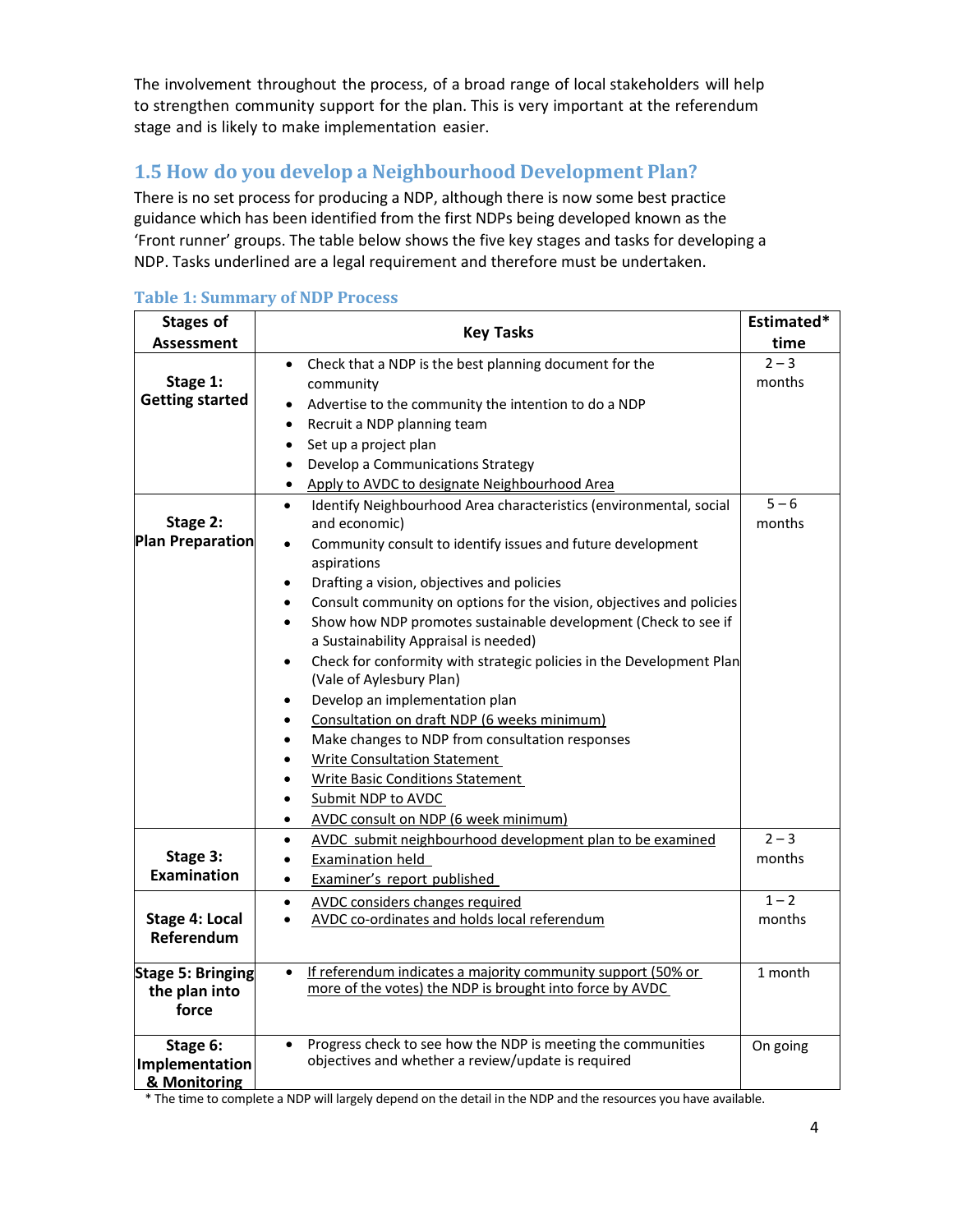# **Stage 1: Getting Started**

## **2.1 Checking that a NDP is the best document for the community**

Before commencing the main activity of developing the NDP, it is important to spend time in determining whether a NDP is the most suitable planning document for the community. Please read our guidance note<sup>2</sup> on 'What planning document is right for your community?'.

In addition some of the Districts town and parish councils have recently undertaken community engagement for the Vale of Aylesbury Plan which should also be used in considering whether a NDP is the most appropriate community planning document. If the consultation did not identify future development aspirations e.g. residential, employment or services and facilities, then it is likely a NDP would not be supported by the community.

It is also important to weigh up the cost, time and resources available for producing a NDP, with what benefits a NDP would bring to the community. In general terms, the more future development that is planned for, the more benefits a NDP will bring.

The cost of developing the NDP up until it is submitted to AVDC is the responsibility of the town/parish council or neighbourhood forum, however the cost of the examination and referendum is paid by AVDC. The level of funding required will depend on the level of detail in the plan, the size of the parish and how densely populated the parish is.

## **2.2 Getting the community on board**

Once a NDP has been established as the most appropriate community planning document, it is important to advertise to the community the intension to do a NDP. If the community are not supportive of the idea right from the start, then it will be extremely difficult to produce a document that reflects their priorities and aspirations, and that ultimately attracts their support at a referendum.

This could be achieved by holding a public meeting or a ' neighbourhood planning launch event' at an public open day to identify broad issues that residents would like it to consider, and to recruit community volunteers to form a project neighbourhood planning group. The town/parish council could also write to local groups/organisations to notify them of their intentions and gage the level of interest these groups may have in taking part. The key to keeping the community on board is plenty of publicity and communication at the beginning of and throughout the process.

## **2.3 Establishing a Neighbourhood Planning Team**

 $\ddot{\phantom{a}}$ 

The town/parish council will need to set up a team to co-ordinate the project. Although this will need to feature representation from town/parish councillors, it is also important that wider

<sup>&</sup>lt;sup>2</sup> What planning document is right for your community guidance note [http://www.aylesburyvaledc.gov.uk/local](http://www.aylesburyvaledc.gov.uk/local-development-plans/planning-policy/vale-of-aylesbury-plan-/neighbourhood-planning/)[development-plans/planning-policy/vale-of-aylesbury-plan-/neighbourhood-planning/](http://www.aylesburyvaledc.gov.uk/local-development-plans/planning-policy/vale-of-aylesbury-plan-/neighbourhood-planning/)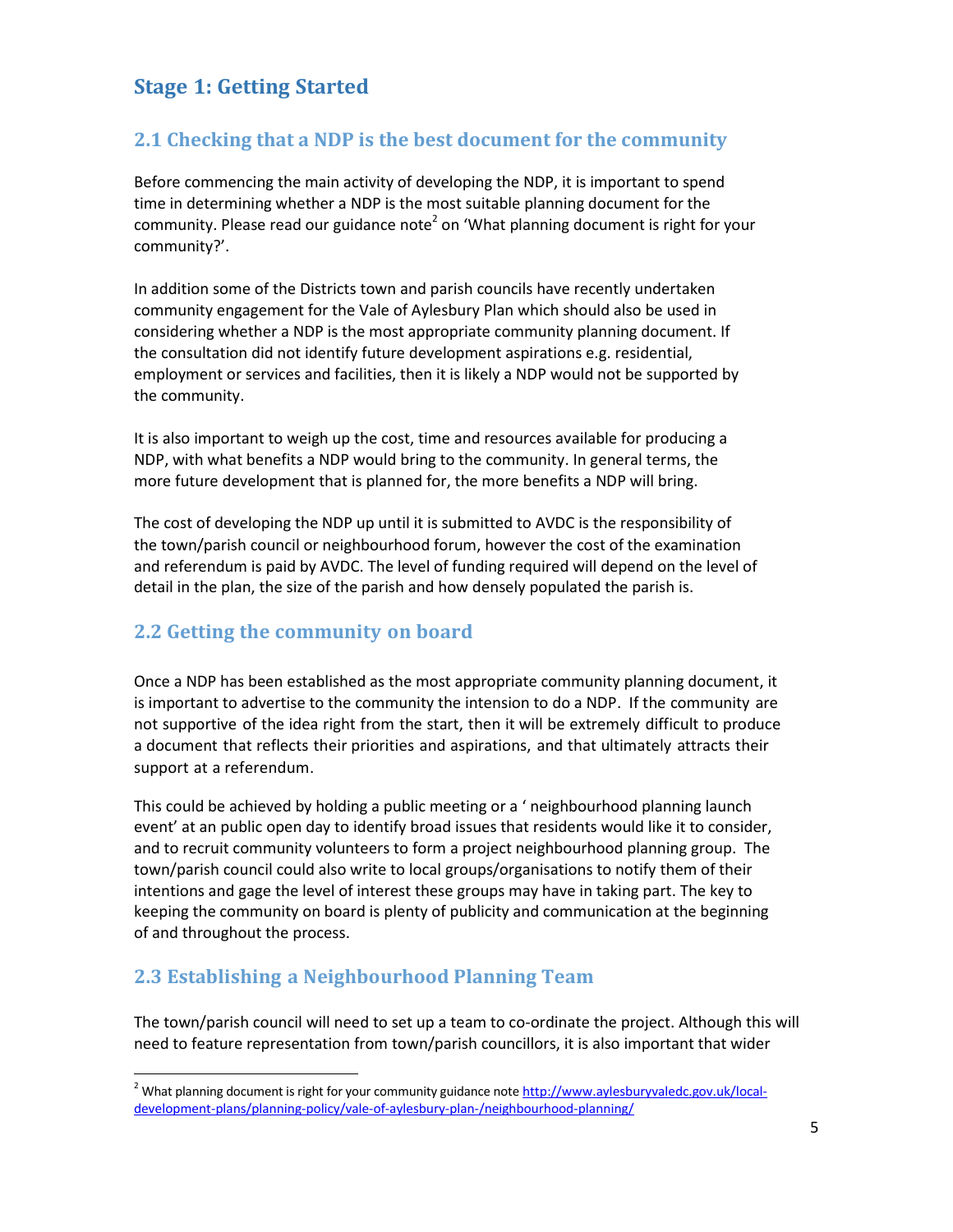representation is sought from the community, as the goal of the process is to create a NDP that reflects the vision of the entire community. The more representative the team is, the better the plan is likely to be.

Representation on the Neighbourhood Planning team could be sought from:

- Residents
- Representatives of community organisations e.g. resident associations or environmental groups
- **•** Business owners
- Landowners

It will be important for the town/parish council to consider the full range of skills, knowledge and experience that it requires. However, it is important to remember that too large a group may not be as effective. You may decide to have topic groups, e.g. for environment, housing, economic and community issues, which have members sitting on a steering group as a way of coordinating information and making decisions.

How the team is selected will also influence the support the NDP receives. A selection process that is fair, open and inclusive will ensure a greater degree of community support and potentially create a better chance of receiving support at the referendum.

Once the team is in place, it will be important to appoint a chairman, secretary and treasurer. It will also be important to establish what the formal links are between the team and the main body of the town/parish council. This is to ensure the town/parish council supports the Plan as it is they who will authorise the Plan once complete before it is submitted to AVDC. To help focus the work of the team members, it may be helpful to produce some simple terms of reference for the Neighbourhood Planning team. Once the team has been established, please send contact details to AVDC for future correspondence.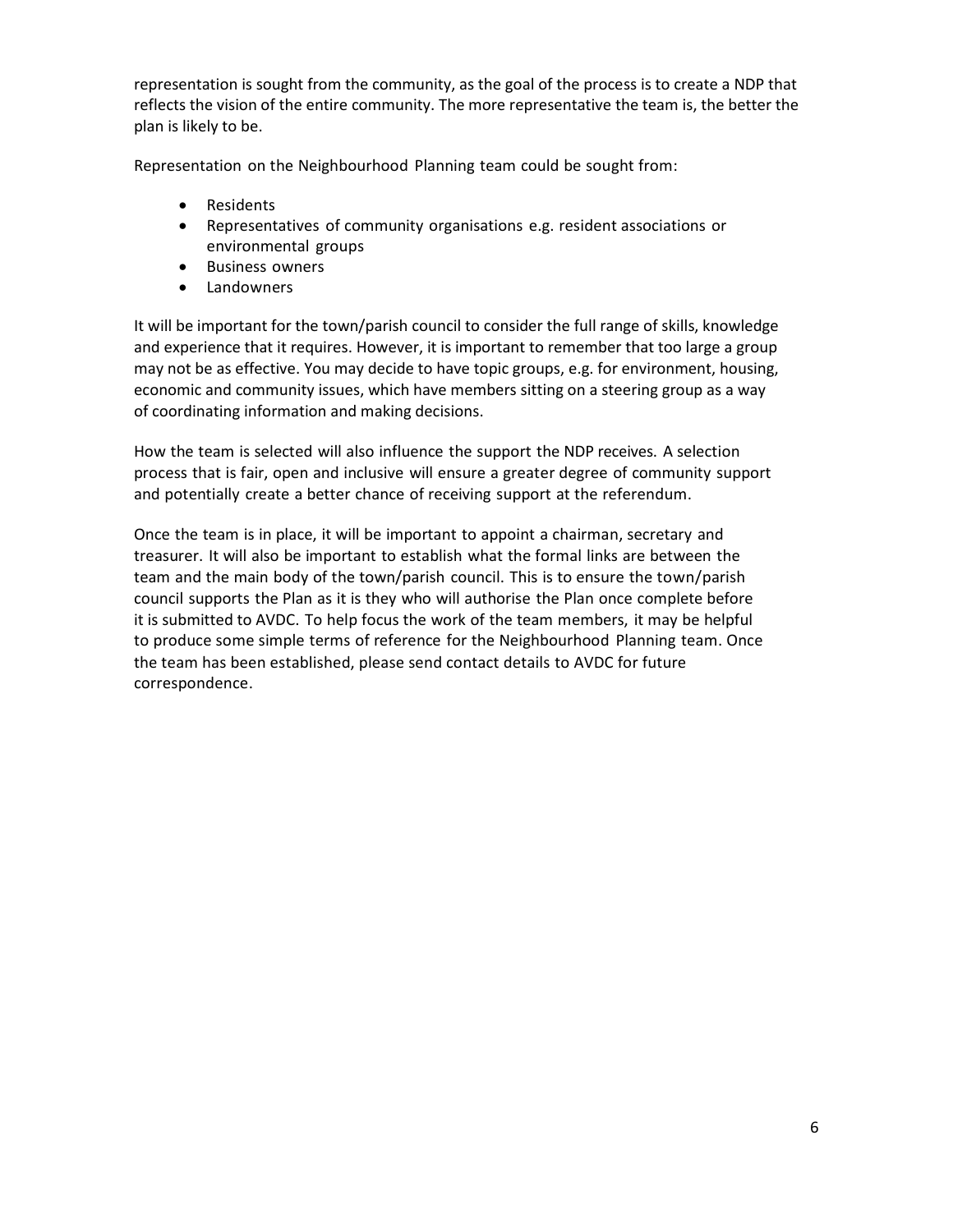## **2.4 Producing a project plan**

Before embarking on the main activity of developing the NDP, it will be necessary for the team to produce a programme of key stages that are required throughout the process.

The project plan should consider:

- Aims and objectives what you want to achieve
- A breakdown of milestones, tasks and activities
- A timetable of milestones, tasks and activities
- Allocation of roles, responsibilities and task
- Identification and allocation of resources
- Budget planning and allocation
- Risk assessment where might things go wrong? E.g. time delays

A project plan will help the team to focus and monitor its activity and to think about what funding might be required for developing the Plan.

## **2.5 Developing a Communications Plan**

In any community led planning exercise, communication and publicity with the wider community is vital, from an early stage and throughout the process. People are more likely to participate if they are kept informed as identified in section 2.2.

In the case of developing a NDP where the support of the community at the referendum stage is crucial to its success, the need to keep information flowing takes on an even greater significance. The team may find it useful to create an informal and brief 'communication plan', setting out how and when it will communicate with the community and other stakeholders.

When developing a communications plan identify all the different community groups and then specify consultation methods for each group. It is important to identify target audiences and adapt the consultation to suit their different needs.

Consultation methods may include:

- Putting up posters/banners
- Delivering flyers through letterboxes
- Talking with neighbours, community groups, businesses etc.
- Use of I.T. parish websites, email groups and social media e.g. Facebook, Twitter
- Putting regular notices in parish newsletters or magazines
- Contacting local media (e.g. press, radio, television) for major announcements
- Interactive workshops and 'drop-in' sessions
- Advertising at parish fetes

 $\overline{a}$ 

Advertising at parish public meetings

Please see our Consultation Toolkit for more ideas<sup>3</sup>.

<sup>&</sup>lt;sup>3</sup> AVDC Consultation Toolkit <http://www.aylesburyvaledc.gov.uk/planning-building/planning->policy/what-isthe-vale-of-aylesbury-plan-/toolkit-consulting-community/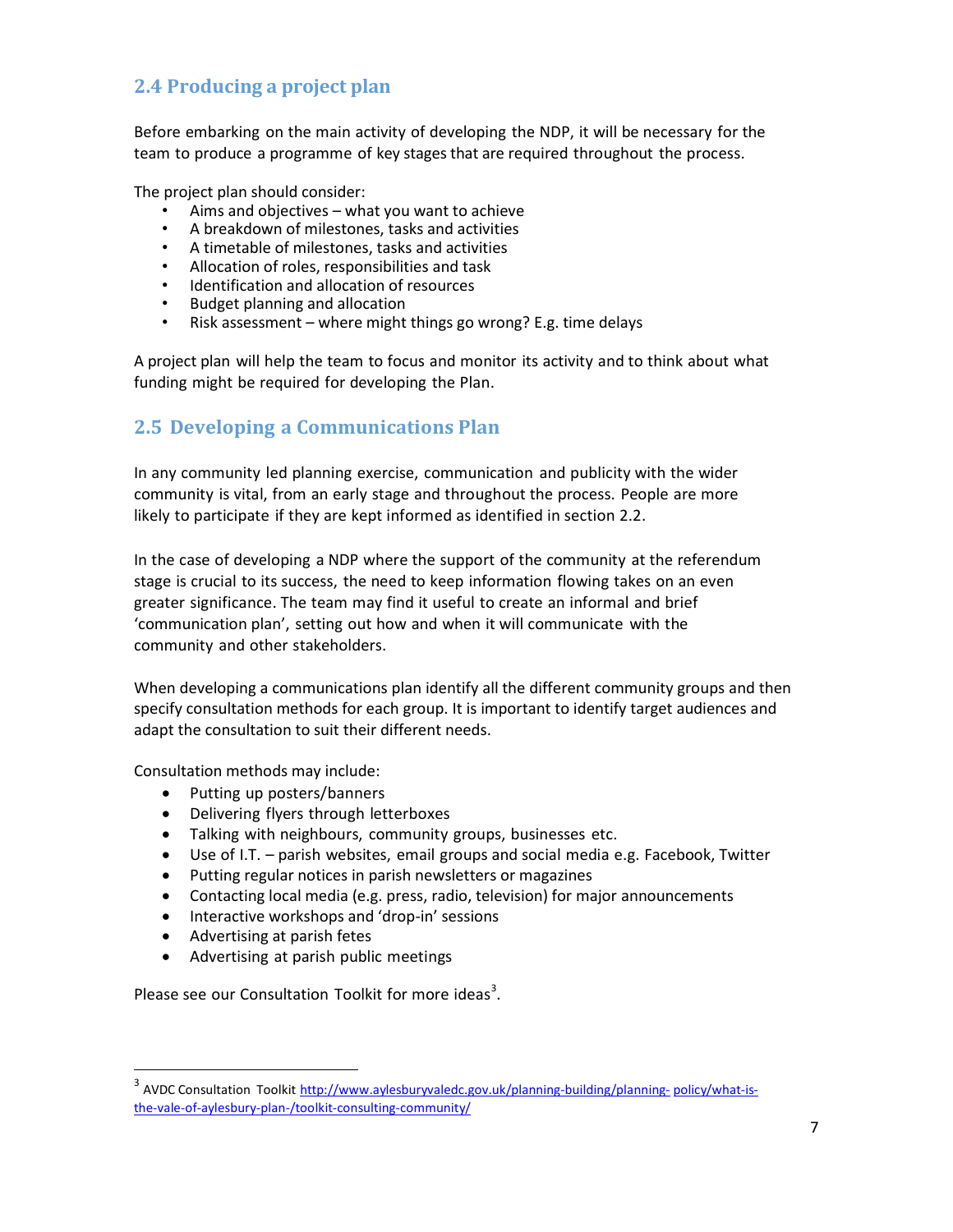## **2.6 Designating a Neighbourhood Area**

To advertise the intension of doing a NDP, the area covering the NDP must be designated as a neighbourhood area . In the majority of cases this will be the parish boundary, however, a neighbourhood area can cover only part of a parish or a combination of parishes, if necessary.

Consent must be sought from each of the affected town/parishes if the proposed neighbourhood area covers more than one parish. This will also have implications for representation on the NDP team and the scale of community engagement that the process will require.

Once the boundary of the neighbourhood area has been decided, an application must be submitted to AVDC to designate a neighbourhood area. The application should include:

- 1. A map which identifies the area to which the application relates. The map needs to be at a suitable scale where the boundary of the neighbourhood area can clearly be identified.
- 2. A statement explaining why this area is considered appropriate to be designated as a neighbourhood area. For a town or parish council the following wording is suggested "The area which is the subject of this application is considered appropriate for designation as a Neighbourhood Area because it consists of the whole of the area of the council in accordance with section 61G(3)(a) of the Town and Country Planning Act 1990". If the neighbourhood area does not follow the parish boundary, justification for the boundary of the neighbourhood area should be based on planning reasons. The neighbourhood area should not bisect streets, houses or employment units.
- 3. A statement that the organisation or body making the application is a relevant body for the purposes of section 61G of the Town and Country Planning Act 1990. For a town or parish council the following wording is suggested "\*Insert Parish Name\*, as applicant for the designation of this Neighbourhood Area, is a relevant body for the purposes of section 61G of the Town and Country Planning Act 1990".

The application should be signed and dated by a member of the neighbourhood planning team and town/parish council, with accompanying contact details. Alongside the application, details of the structure of the neighbourhood planning team and a outline of what the NDP intends to cover should also be provided.

All applications should be submitted to AVDC where the application will be advertised for a minimum of six weeks via the website. There will also be an press release and a article in the parish weekly bulletin. This is to ensure all local people and businesses are made aware that a NDP is intended to be developed. The applicant is also required to advertise the neighbourhood area application on a local news board and website where they exist.

AVDC will then consider the consultation responses in making a decision on whether to designate the neighbourhood area. The decision on whether to designate the neighbourhood area will then be advertised on AVDC website and a letter will be sent to the neighbourhood planning group.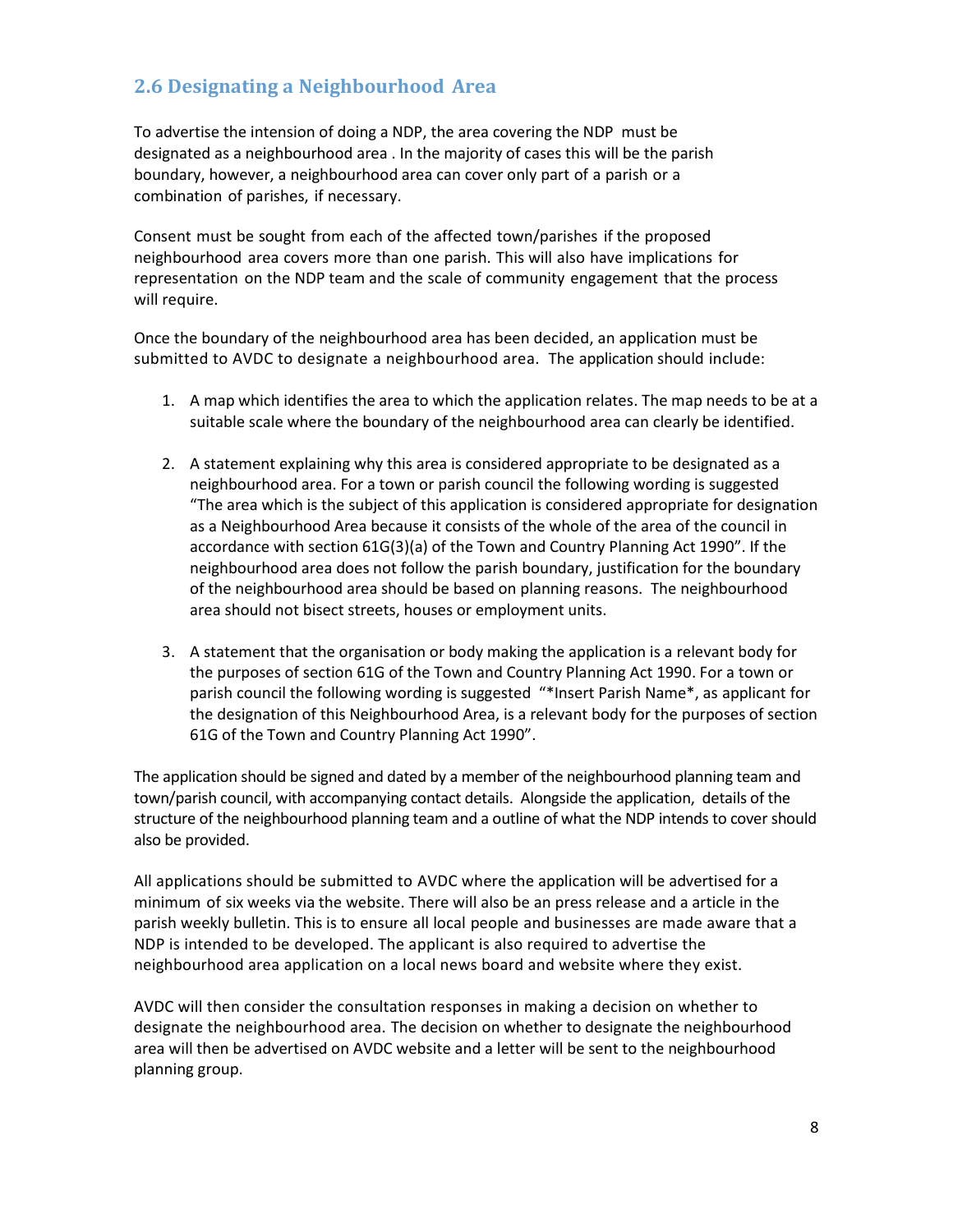# **Stage 2: Plan Preparation**

## **3.1 Identify the Neighbourhood Area characteristics**

It will be necessary for the Neighbourhood Planning team to get a clear picture of the community's characteristics in terms of the social, economic and environment context and to understand whether there are any current or emerging proposals that will affect the area. Much of this work has already been carried out by AVDC who have produced a series of 'Fact Pack' documents for parishes who are investigating future development.

#### **3.1.1 Fact Packs**

Town and parish Fact Packs can be used to 'profile' a community, providing statistical data on population size, household size, incomes, and environmental constraints etc. The level of detail in a Fact Pack, is dependent on the size of the parish. If you are interested in what information the Fact Packs provide, please see our webpage for an example. A district wide Fact Pack can also be found here<sup>4</sup>. If you do not already have a copy of the relevant Fact Pack, please contact AVDC.

#### **3.1.2 Identifying assets**

 $\overline{a}$ 

It may be useful to do a stock take of all of the area's physical assets and take note of their condition. This might include community centres/village halls, playing fields, sports facilities, footpaths, health facilities etc. This detail can also be identified in the fact pack for the larger villages within the district. You may also wish to make use of techniques such as 'Placecheck' [http://www.placecheck.info/\)](http://www.placecheck.info/)) or 'Enquiry By Design'

[\(http://www.princes-foundation.org/content/enquiry-design](http://www.princes-foundation.org/content/enquiry-design) )

#### **3.1.3 Reviewing existing plans and strategies**

It will also be important to gather together information from any existing plans, strategies or studies that have a bearing on the community. These could include:

- Previous community-led plans developed in the area (e.g. Parish Plans and Village Design Statements).
- Local authority planning documents (2004 Local Plan<sup>5</sup>, Vale of Aylesbury Plan, Conservation Area Plans, Monitoring Reports<sup>6</sup> and other emerging planning policy documents).
- Buckinghamshire County Council's Local Transport Plan<sup>7</sup>
- The Sustainable Community Strategy for Aylesbury Vale District.<sup>8</sup>

<sup>&</sup>lt;sup>4</sup> AVDC Fact Pack Example and District Wide Fact Pac[k http://www.aylesburyvaledc.gov.uk/local-development](http://www.aylesburyvaledc.gov.uk/local-development-plans/planning-policy/vale-of-aylesbury-plan-/fact-packs/)[plans/planning-policy/vale-of-aylesbury-plan-/fact-packs/](http://www.aylesburyvaledc.gov.uk/local-development-plans/planning-policy/vale-of-aylesbury-plan-/fact-packs/)

<sup>5</sup> Local Plan <http://www.aylesburyvaledc.gov.uk/planning-building/planning-policy/avd-local-> plan/

<sup>&</sup>lt;sup>6</sup> <http://www.aylesburyvaledc.gov.uk/local-development-plans/planning-policy/monitoring-info/>

<sup>&</sup>lt;sup>7</sup> Local Transport Plan <http://www.transportforbucks.net/Strategy/LTP3.aspx>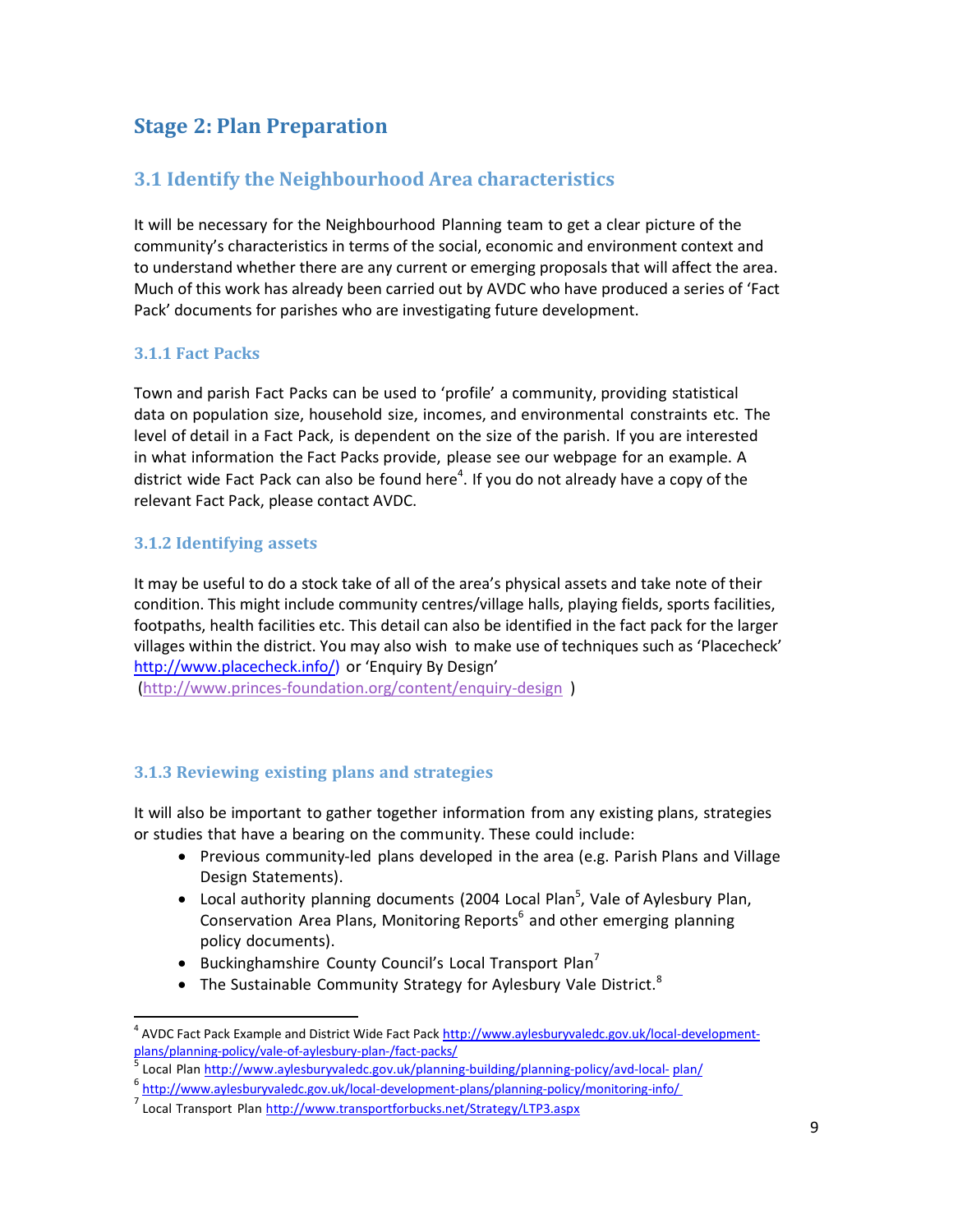Other strategies relating to housing, health, education the economy etc produced by different public service providers. Please contact AVDC to identify which strategies will be relevant to your Plan.

#### **3.1.4 Discussions with stakeholders**

It will also be important for the Neighbourhood Planning team to establish contacts and have initial discussions with a range of stakeholders, to understand whether there are any other aspirations for the area that have not yet been developed into a plan or a strategy.

The team may wish to have discussions with:

- Local community organisations within the parish
- Local businesses within the parish
- Parish landowners and/or their representatives
- Officers at Aylesbury Vale District Council and Buckinghamshire County Council
- Officers from other public agencies and service providers, as appropriate (e.g. Natural England, Environment Agency, English Heritage, Primary Care Trust, Chiltern Area of Outstanding Natural Beauty Conservation Board etc.)

## **3.2 Community Consultation**

From looking at the Fact Pack, identifying assets and talking to other organisations this should give an indication of the strengths and weaknesses of the neighbourhood area. However it is also important to consult the community (residents and businesses) to identify issues and future development aspirations. For a number of parishes, development aspirations have recently been identified in a 'community view' consultation for the Vale of Aylesbury Plan which can be used for informing a NDP.

To help with this a consultation toolkit $^9$  has been produced. This provides details on:

• Surveys

 $\overline{a}$ 

- Community events (workshops / exhibitions etc.)
- Focus groups or discussions at meetings of parish community groups
- Working with schools and youth groups
- Techniques tailored for different sectors of the community (e.g. online surveys using Survey Monkey)

Some consultation questions for the Neighbourhood Planning team to consider include:

- What are our strengths as a community? What do we do well?
- What can we improve or change in the community?
- What are we missing?
- What do we need to make the community a better place to live?
- What opportunities exist in the area?

<sup>&</sup>lt;sup>8</sup> Sustainable Community Strategy for Aylesbury Vale District Council http://www.aylesburyvaledc.gov.uk/community-living/community-planning-partnerships/aylesbury-valecommunity-plan/

<sup>9</sup> Consultation Toolkit <http://www.aylesburyvaledc.gov.uk/planning-building/planning-> policy/what-is-the-vale-ofaylesbury-plan-/toolkit-consulting-community/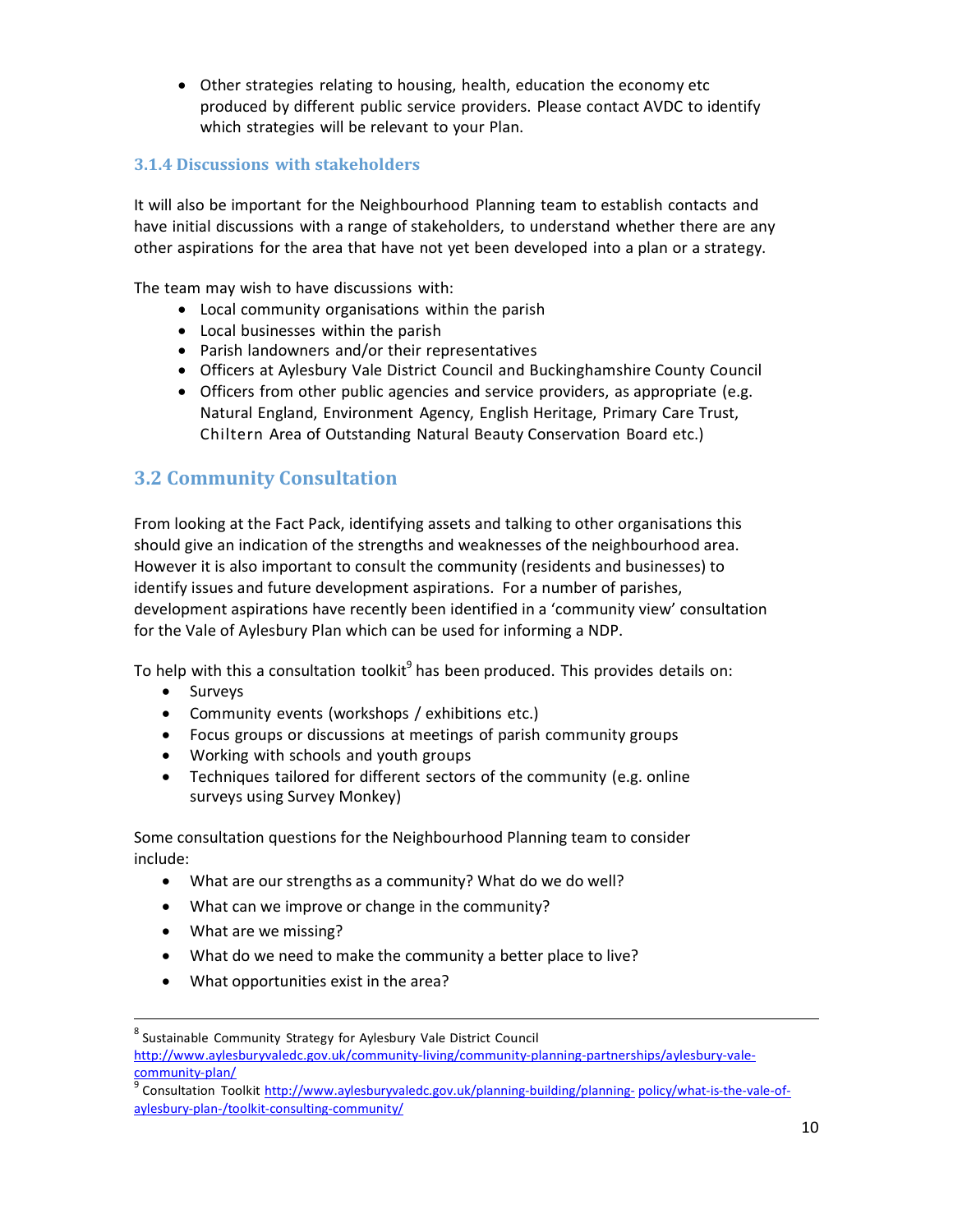What are the barriers (physical, financial, environmental)?

## **3.3 Drafting a vision, objectives and policies**

#### **3.3.1 Drafting the Vision**

The vision should be an overarching statement, or series of statements, describing what the community will be like to live and work in, within 15-20 years time. There is no set time period for a NDP, but as the NDP will ultimately form part of the Development Plan for the district (assuming it passes the examination and referendum), it would make sense for the vision of the plan to cover the same time period as that of the Vale of Aylesbury Plan between 2011 to 2031.

The vision should be based on the information gathered through the processes previously discussed and therefore should be locally specific to the parish. It should also be in general conformity with the district planning strategy and policy and it is important that the vision is realistic and achievable.

A typical NDP vision statement might include topics such as:

- What the area will look like, including any new development
- What facilities there will be (e.g. parks, GP surgeries, shops, schools) and what their qualities will be
- What the social and economic outlook for the area will be
- What style and types of development that the area considers would and would not be appropriate

#### **3.3.2 Drafting Objectives**

A series of objectives should be developed to show how the vision will be supported. For each element of the vision, there may be one or a number of objectives, depending on the different priorities of the community. The objectives should be 'SMART' (Specific, Measurable, Achievable, Realistic, Timely).

#### **For example:**

Part of the vision may state that there will be 'accessible, high quality areas of green space that allow for recreation and social interaction amongst all age groups'.

An objective, leading from this, may be 'to seek the provision of an informal, outdoor recreation space, within easy walking distance from the centre of the settlement.'

The neighbourhood planning team may find that some of the information and responses it receives from the community cannot be addressed through a NDP (e.g. issues regarding litter and social activities etc.) Whilst these may not be subjects for the NDP to address, they will still be important issues for the community, and the kinds of issues that could be addressed via a different route for example in a Community Led Plan. The town/parish council may wish to formulate a separate action plan, with the community, to deal with these wider social issues.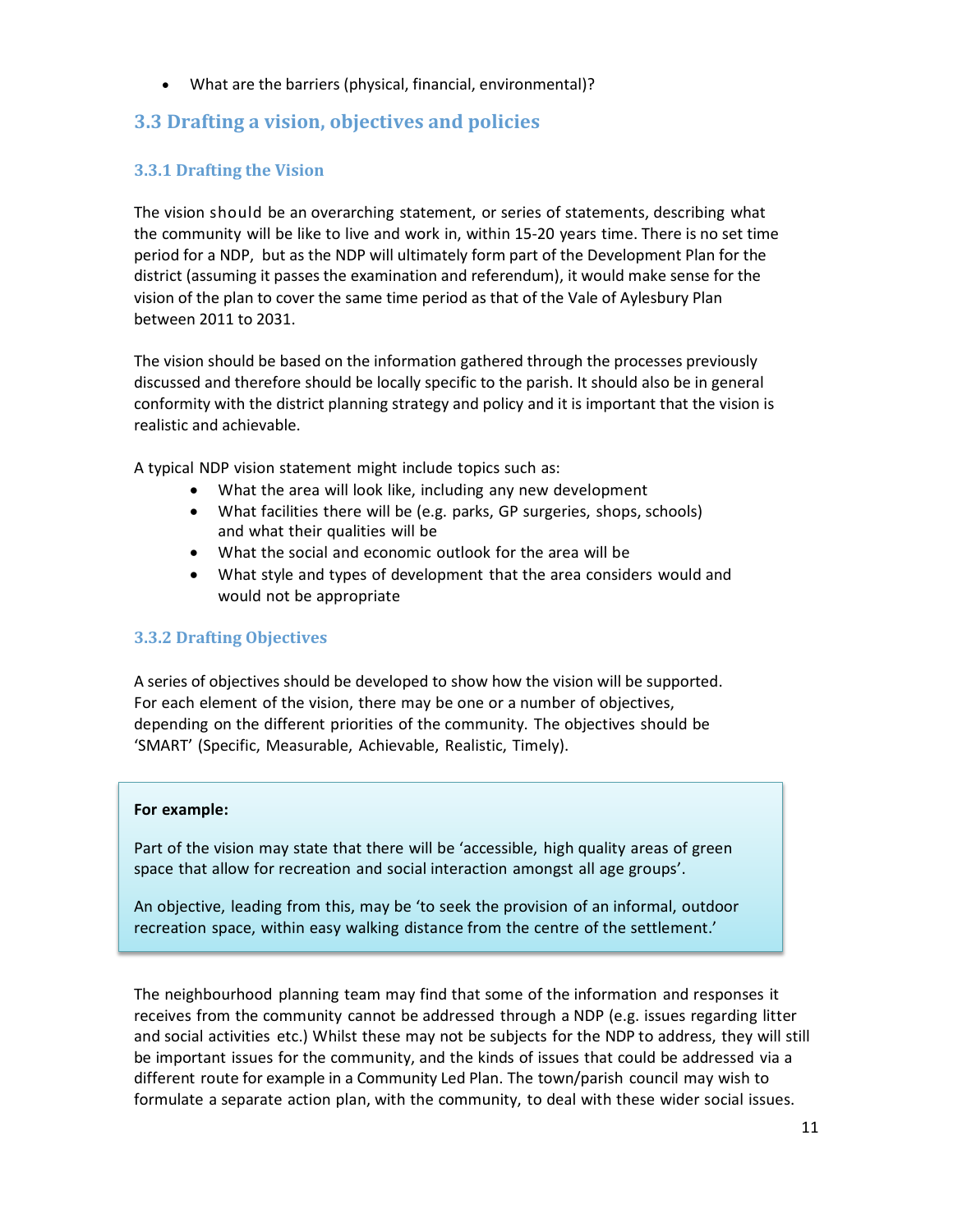#### **3.4.3 Drafting Policies**

The intention of NDPs should be to set out policies on the development and use of land in a neighbourhood area. These must be credible, justifiable and achievable. In this respect, a NDP is similar to a document like the Local Plan for the district, but it is written for and applied at the parish level. It is expected that a NDP would provide more detailed, parish specific policies, whereas the district policy will remain more high level in detail. It is important that the policies are clearly supported by evidence from public consultation and other technical evidence.

The different policies that are developed within a NDP may take one of the following forms:

- Policies may be more generic and apply to any future development within the neighbourhood area (e.g. local design policies, policies relating to transport and access etc.)
- Policies may allocate specific sites for particular types and scales of development (e.g. residential, employment, mixed development etc.)
- Policies may specify particular requirements relating to each or any allocation (e.g. access, landscaping, location of green space, assessments needed etc.)
- Policies may specify sites within the neighbourhood area to be protected or enhanced as environmental assets or areas of landscape character

The draft policies that are included within the NDPs should be based on the information gathered during previous stages of evidence gathering and community and stakeholder engagement, or they might be based on the evidence that is being developed for the Vale of Aylesbury Plan. This will depend on what the issue is. Policies should ultimately seek to achieve the vision and objectives that have already been developed for the neighbourhood area.

For each objective that has been agreed, the neighbourhood planning team should consider what policies could be put in place to try and achieve them.

#### **For example:**

Continuing with the previous example, the objective is 'to seek the provision of an informal, outdoor recreation space, within easy walking distance from the centre of the settlement.'

A policy leading from this may be, 'An area of approximately 0.5ha off Church Street is allocated for recreational open space.'

Policies need to be achievable, and thought will need to be given to how the above example can be delivered – this will be brought out in the implementation plan (see section 3.10), but could be through the Parish Council purchasing or leasing the land from the landowner, or perhaps in conjunction with development elsewhere in the parish (via a commuted sum etc). Each policy should be accompanied by supporting text to justify why the policy is needed.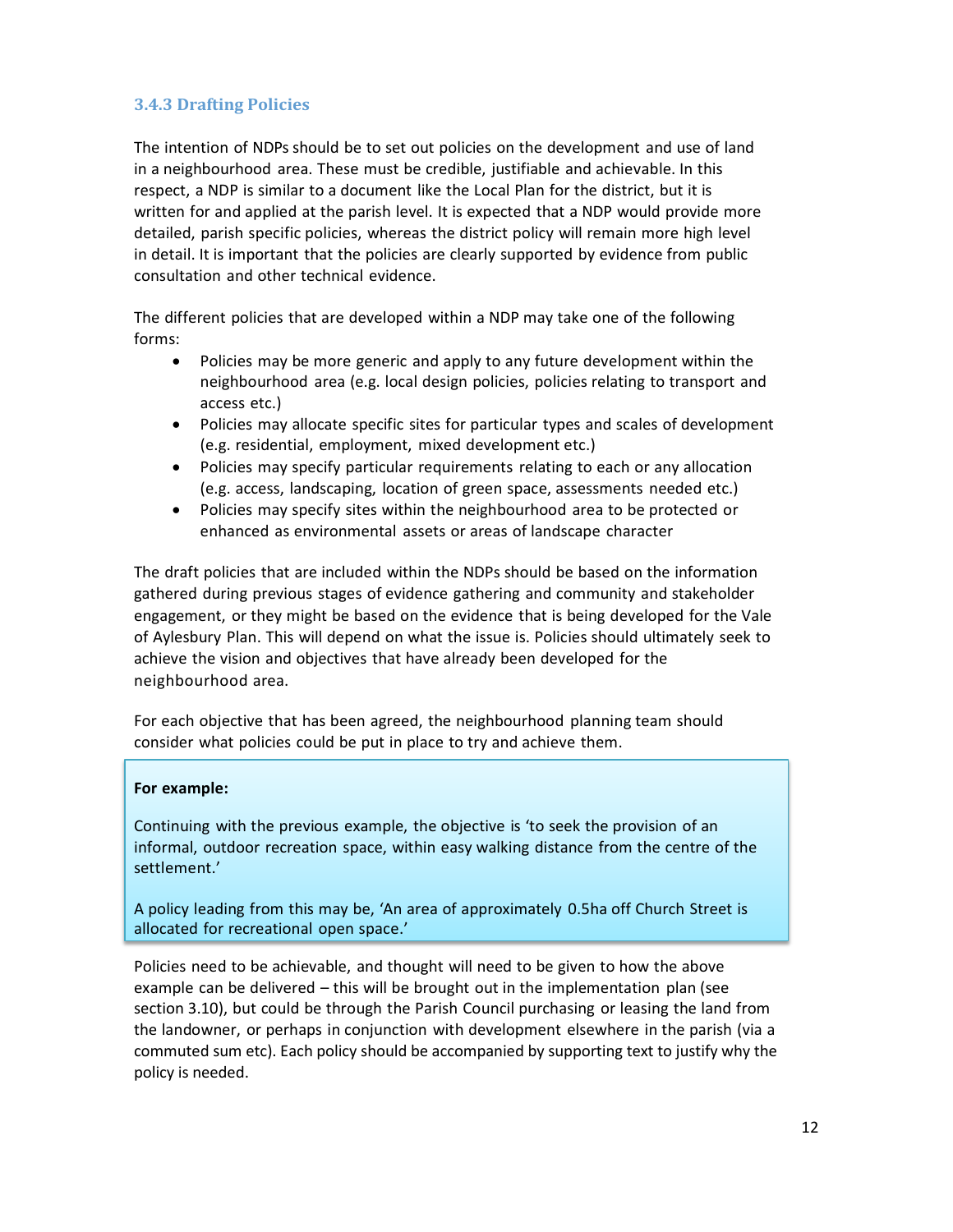Good policies will be:

- Consistent with national planning policy and the strategic objectives in the Local Plan but do not replicate
- Clear and precise
- Written to contain targets and indicators (where sensible) to assist monitoring and review
- Framed in positive terms where possible
- Capable of having an effect within the plan period
- Clear about how they are to be implemented within the plan period (site-related policies should have been drawn up in negotiation with the relevant landowners or site promoters)
- Clearly indicate circumstances that influence grant or refusal of planning permission if the policy is to be implemented through that means
- Distinguish clearly between the policy itself and the supporting reasoned justification.
- Supported by robust evidence, not just local opinion
- Avoid technical planning terms and jargon unless necessary

#### **3.4.4 Policy Themes**

Policies which are generic and apply to the whole or part of the neighbourhood area can add detail or introduce new complimentary policies to those already set out in the national planning policy framework (NPPF) or the Vale of Aylesbury Plan. Possible themes they can cover include

- Employment policies can look to attract better paid jobs and employers, local skills and the local labour market would need to be taken into account
- Town centres and retail policies could build on existing strengths and direct new development
- Housing can include policies on urban design, distribution, density and affordable housing
- Urban designs can include policies on characteristics of the settlement, design and use of key spaces and ease of pedestrian movements
- Historic environments can include policies to be looked at when planning applications are submitted for listed buildings and conservation areas, statutory duties involving these will need to be taken into account
- Transport policies should seek to promote sustainable transport. Can include policies on pedestrian or cycle routes, bus links and car parks
- Natural environment could include policies to identify important local green spaces or look to enhance the natural environment through new wildlife habitats, new tree planting or community food growing schemes

#### **3.4.5 Site Proposals Maps**

For site allocations and site-related policies, the NDP will need to include a map(s) showing proposed site locations and boundaries. An Ordinance Survey base map is required.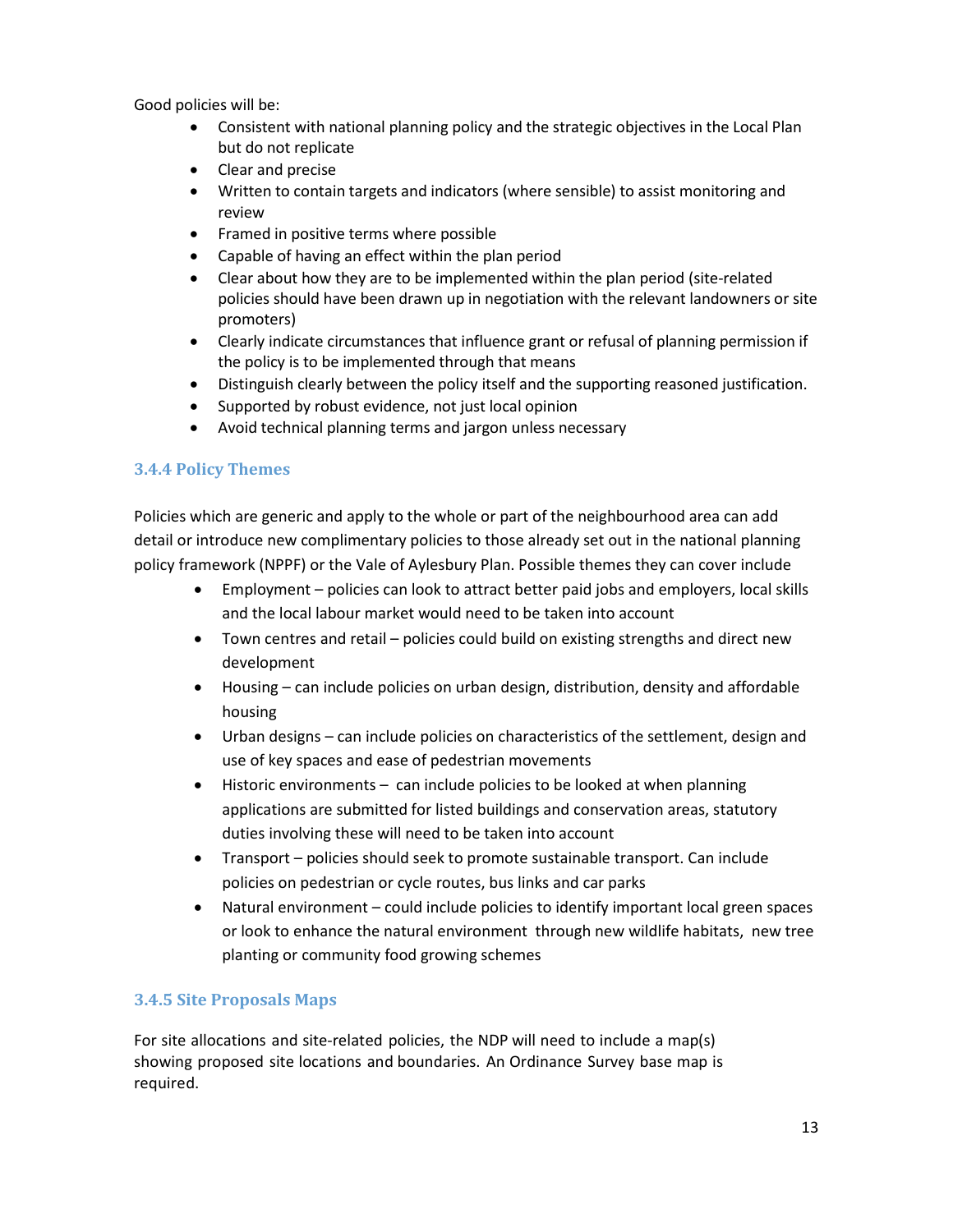The neighbourhood planning team may find it useful to produce these maps as it starts to draft the policies. Showing proposed locations on maps will help in any communication with the wider community and can assist in getting their views on particular sites.

Town/parish councils may already have Ordnance Survey licenses and software, and so may already be able to produce and manipulate maps of the area. For the purposes of a NDP, a license and some free software can be obtained free of charge by completing online the public sector mapping agreement<sup>10</sup>.

## **3.5 The Evidence Base**

All policies within the NDP must be supported by an evidence base. An evidence base is a portfolio of information/documents that support the development in the NDP. Failure to produce or use a good up-to-date evidence base could result in the NDP not meeting the 'basic conditions'(see section 3.14). The evidence base should contain two elements:

- **Participation:** views of the local community and others who have an interest in the future of an area – through community consultation
- **Research/fact finding:** evidence that the choices made by the plan are supported by the background facts

Here is an example of the evidence documents produced by AVDC which may be relevant for supporting NDPs:

- Strategic Flood Risk Assessment
- Strategic Housing Land Availability Assessment and Housing Needs Assessment
- Conservation Area Appraisal(s)
- Strategic Housing Market Assessment (SHMA)
- Existing Monitoring Data (AMR)
- Open Space and Play Pitch Assessment
- Local Transport Study

 $\overline{a}$ 

- Affordable Housing Needs Assessment
- Landscape Character Assessment
- Gypsy and Traveller Needs Assessment

It may be necessary to produced your own evidence base if there are issues which are not covered in enough detail by one of the district wide planning evidence base. For example a more specific Site Assessments report as it may be the SHLAA doesn't cover all options for sites in the neighbourhood area.

The evidence base and consultation responses do not need to be detailed in the plan itself. It could end up being quite a lot of information. The most appropriate way of showing these might be in a background document. The background document could be used to list the evidence base, summarise the consultations and to explain how the evidence has led to the vision, objectives and policies being developed.

<sup>&</sup>lt;sup>10</sup> Public sector mapping agreement [http://www.ordnancesurvey.co.uk/oswebsite/public](http://www.ordnancesurvey.co.uk/oswebsite/public-sector/mapping-agreement/index.html)[sector/mapping-agreement/index.html](http://www.ordnancesurvey.co.uk/oswebsite/public-sector/mapping-agreement/index.html)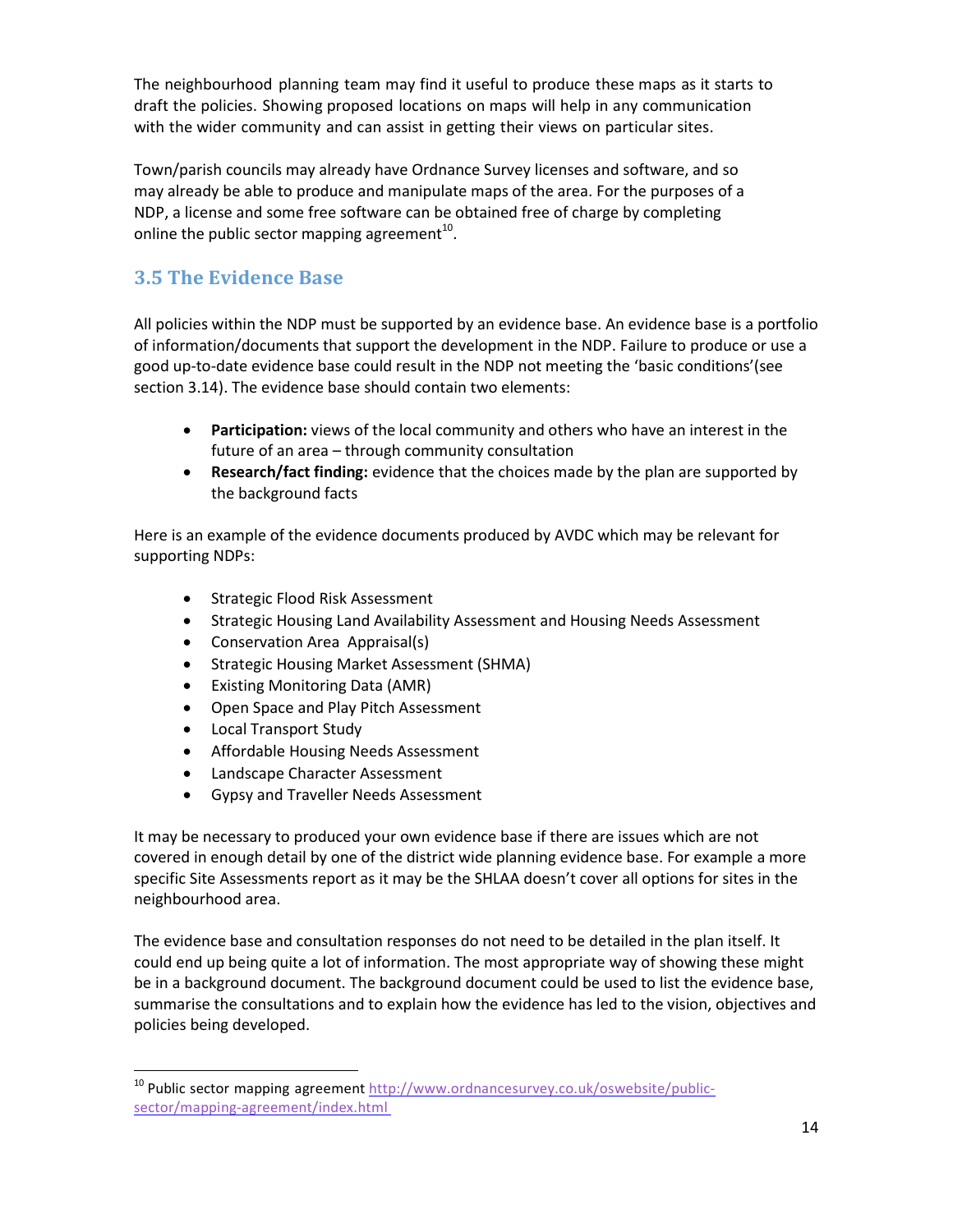#### **3.5.1 Site Assessments**

If your NDP is going to allocate sites, a site assessment must form part of the evidence base. AVDC already have a site assessment methodology from undertaking site a Strategic Housing Land Availability Assessment (SHLAA). It is suggested this approach is used as a starting point and then tweaked to reflect local circumstances. Please contact AVDC for a copy of the SHLAA methodology.

In summary for assessing sites you will need to:

- Agree sources of sites to include in the assessment
- Decide on site size threshold
- Carry out desktop information review
- Carry out field survey of sites
- Estimate development potential of each site
- Assess whether/when sites could be developed

## **3.6 Checking for conformity with strategic policies**

Throughout drafting the vision, objectives and policies for the NDP, it will be important to check that it is generally consistent with the current development plans for the district e.g. the Vale of Aylesbury Plan. A planning officer from AVDC can advise the neighbourhood planning team on whether the draft vision and objectives and policies are in general conformity.

## **3.7 Checking the draft vision, objectives and policies with the community**

Before progressing, it is essential to check that the community supports the draft vision, objectives and policies for the area, as drafted by the Neighbourhood Planning team. This should be a continual process throughout developing the vision, objectives and policies. The amount of consultation will depend on the detail covered in the NDP. There are many ways in which this can be done, including:

- Making copies available for public distribution and asking for comments
- Meeting with community groups and asking for their feedback
- Organising informal discussion groups
- Holding public meetings or drop-in events
- Publishing information in the parish newsletter/magazine/website and providing an address to receive peoples' feedback.

## **3.8 Working with Interested parties**

As well as consulting the community, it is likely that if you are discussing future development other interested groups may contact you, for example developers and landowners. This can be a useful process in gaining further information for site assessments.

It is fine to hold private meetings with developers/landowner, however you need to bear in mind the need to remain impartial to avoid accusations of bias at the examination stage. It is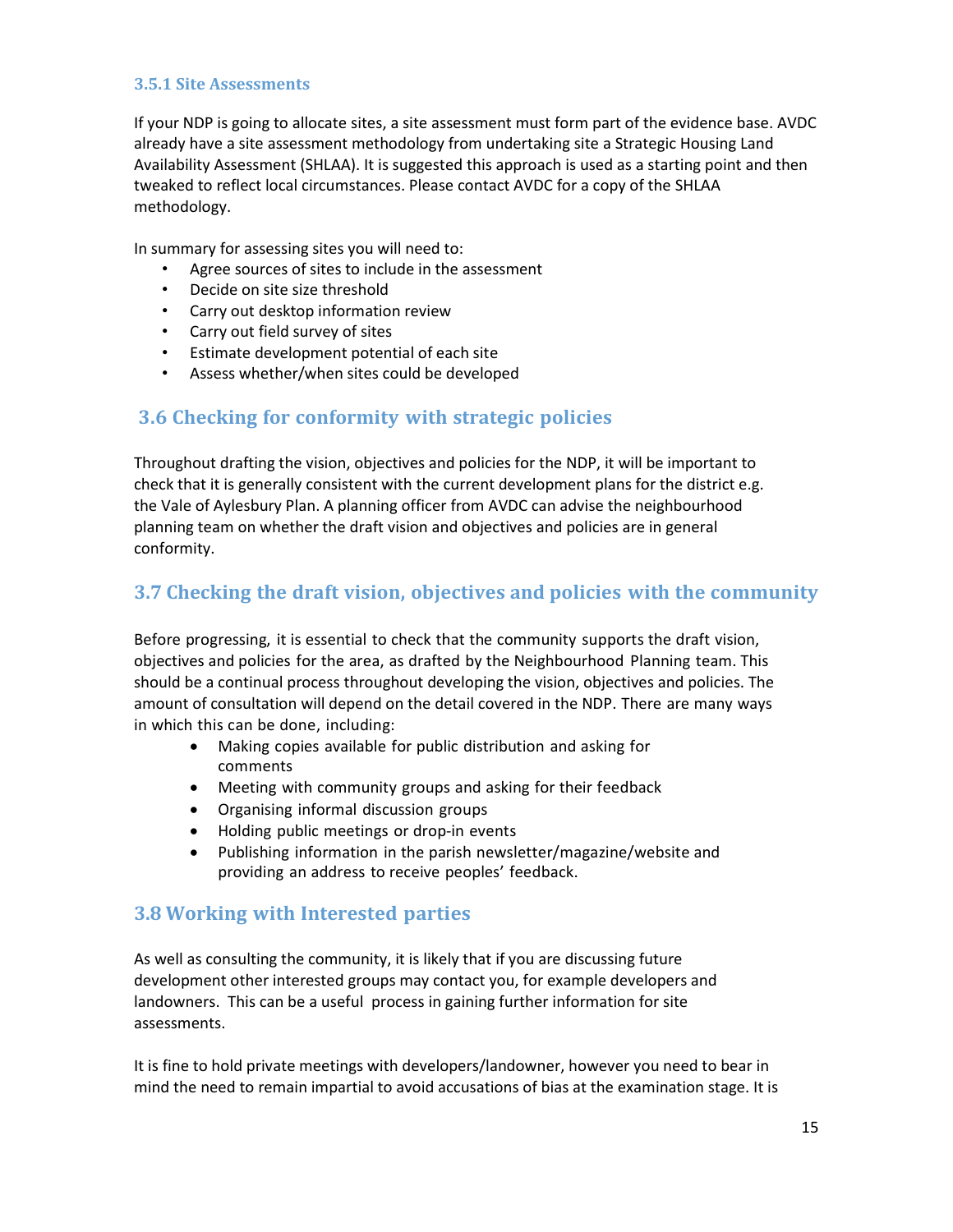therefore important that a fair and transparent process is undertaken.

We suggest that you might wish to consider the following to help you demonstrate impartiality:

- Ensure that contact with developers/landowners is undertaken in a neutral way (ie neither promoting or dismissing proposals)
- That you meet with two or more representatives of the planning team and a record of the meeting is taken

If you are a town and parish council you are a public body and therefore must comply with the Freedom of Information Act and the Environmental Information Regulations (EIR). Because of these legislations, information received during private meetings cannot be guaranteed to remain disclosed, therefore any developer/landowner should be made aware at the outset of the duty on your Council under EIR that they are aware that any information given by the developers may not remain confidential.

In order to be able to deal with this, the following confidentiality notice is recommended: "As a public body, \*insert council name\* has a duty under the Environmental Information Regulations 2004. If it is your expectation that the information you provide should be held in confidence because it is commercially sensitive; it constitutes personal data or, for some other reason should be kept private, please explain why. In particular, explain how disclosure would adversely affect or harm your interests or would otherwise be detrimental. If the council receives a request for the information you have provided, your views will be taken into account before deciding whether to disclose it."

## **3.9 Promoting Sustainable Development**

 $\overline{a}$ 

All NDPs must show how they promote sustainable development. Essentially sustainable development is about enabling growth to cater for the needs of the current generations, but ensuring that growth doesn't mean worse lives for future generations. Depending on the detail of the NDP, will depend on what process you need to undertake for showing how the plan promotes sustainable development. All NDPs should be screened by a planning officer at AVDC to see whether an Sustainable Environmental Assessment/ Sustainability Appraisal (SEA/SA) is required. SEA/SA is a legal requirement of a European Directive. The larger the development proposals, the more likely an SEA/SA is required.

Where an SEA/SA is not required the NDP still needs to show how it promotes sustainable development. The easiest way to do this is through a Sustainability Appraisal where a series of sustainability objectives are tested again the NDP vision, objectives and policy options. For full details please see 'DIY SA' of Neighbourhood Plans document $^{11}$ .

Ways in which sustainable development can be promoted through a NDP include encouraging use of public transport or walking, reducing the need to travel through mixed use developments, a good mix of community facilities in walking distance, enhancing or conserving green area or historic buildings, prioritising brownfield sites and through good urban design creating well connected safe spaces.

<sup>&</sup>lt;sup>11</sup> DIY sustainability Appraisa[l http://www.aylesburyvaledc.gov.uk/local-development-plans/planning](http://www.aylesburyvaledc.gov.uk/local-development-plans/planning-policy/vale-of-aylesbury-plan-/neighbourhood-planning/?LGNTF=71)[policy/vale-of-aylesbury-plan-/neighbourhood-planning/?LGNTF=71](http://www.aylesburyvaledc.gov.uk/local-development-plans/planning-policy/vale-of-aylesbury-plan-/neighbourhood-planning/?LGNTF=71)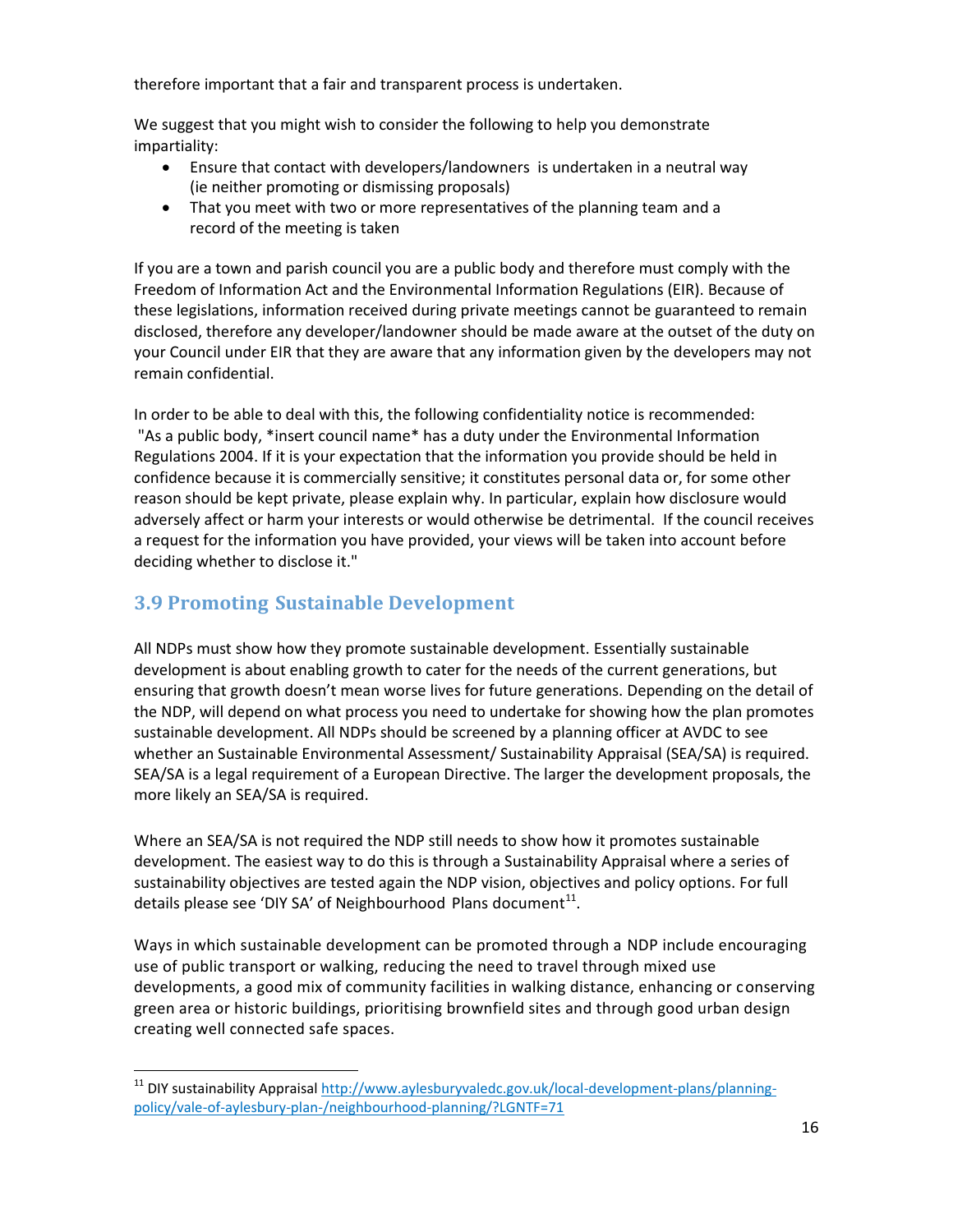## **3.10 Developing an Implementation Plan**

The neighbourhood planning team may also wish to draw up an implementation plan, showing what action is needed 'on the ground' in order to achieve the vision, objectives and policies of the NDP. This does not need to be part of the main NDP itself, but could form an appendix to the main document, which continues to evolve as actions progress and new ones emerge.

The implementation plan does not set out policies but contains actions that need to be undertaken and who might need to be involved in order to deliver the policies that are in the NDP. This is helpful as the NDP needs to demonstrate how it is deliverable.

#### **For example:**

Our policy from the previous example is, 'An area of approximately 0.5ha off Church Street is allocated for recreational open space.'

Actions within the implementation plan show how we will seek to achieve this. For example:

ACTION: Agree terms of lease/purchase with the landowner, to secure the land for recreational use.

ACTION: Consult the community on potential designs for the site.

ACTION: Secure funding for undertaking groundworks on the site.

Alternatively, certain actions may not relate to an existing NDP policy, but may set out further work that could be carried out in order to achieve the vision and objectives of the plan.

#### **For example:**

An action that doesn't relate to a policy in the plan could be, 'Explore opportunities for the designation of a conservation area within part of the village.'

The implementation plan should contain actions that are SMART (Specific, Measurable, Achievable, Realistic, Timely).

When developing actions, the neighbourhood p lanning team may wish to consider the following principles:

- Priority is the action a high, medium or low priority?
- Responsibility which person/ organisation is the lead for delivering the action?
- Timescale by what date should the action be carried out?
- Partners -does the action require support from partners?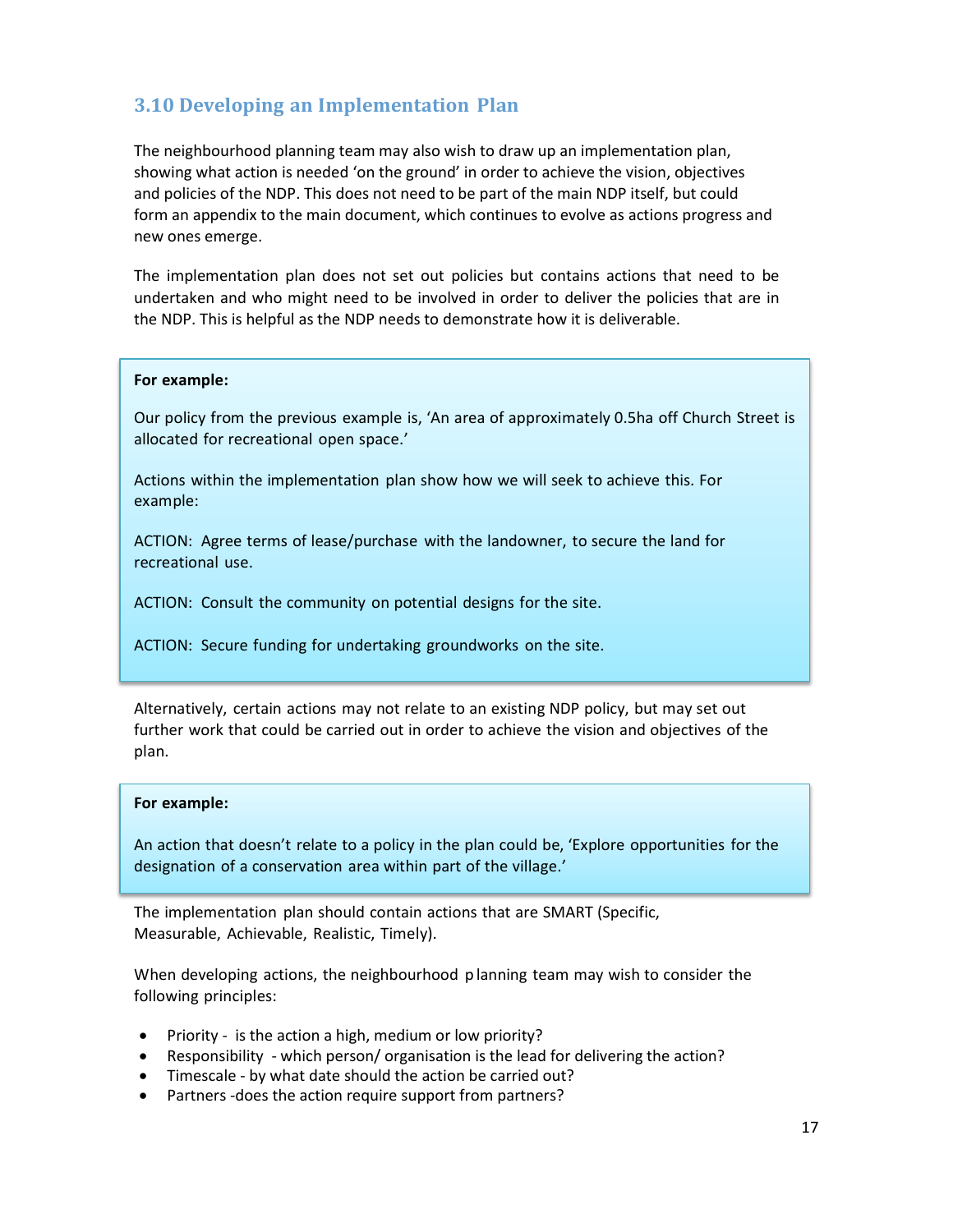Resources -is funding, or any other resource required?

Certain actions may require input and assistance from a variety of stakeholders (e.g. AVDC, BCC, landowners, other service providers), as well as groups from within the community.

# **3.11 Pre-submission consultation on the draft Neighbourhood Development Plan**

Once the policies and implementation plan have been drafted, then the neighbourhood planning team can start to pull together the NDP to form a draft document. There is no rule on what a NDP should look like, as long as it contains clear policy statements with accompanying maps, where needed. Any associated implementation plan could be an appendix to the document, as could the consultation statement (see section 3.12).

Once a final draft has been developed, the document must undergo a minimum 6 week statutory pre-submission consultation period, before submitting the NDP to AVDC. Residents, businesses and other stakeholders should be consulted. At this point there are also a number of statutory consultees that must also legally be consulted. These are outlined in Schedule 1 of the neighbourhood planning regulations<sup>12</sup>. The Neighbourhood Planning team should also consult with parish or town councils lying adjacent to its own parish boundary, as proposals may have implications for the neighbouring parish(es).

Once the pre-submission consultation has been carried out with the community and wider stakeholders, an analysis of comments should be made and the Neighbourhood Planning team should consider whether any amendments need to be made to the NDP.

## **3.12 Consultation Statement**

When submitting a NDP to AVDC a consultation statement also needs to be produced to provide the following information:

- Details of the persons and bodies who were consulted about the proposed neighbourhood development plan
- explaination on how they were consulted
- summary of the main issues and concerns raised by the consultees
- description on how these issues and concerns have been addressed in the proposal

## **3.13 Basic Conditions Statement**

 $\overline{a}$ 

Once the consultation on the draft NDP has been completed, the parish/neighbourhood forum must write a statement stating how the plan meets the basic conditions of Schedule 4B to the 1990 Act (known as the "basic conditions statement") which must:

- they must have regard to national policy
- they must be in general conformity with the strategic policies in the development plan

 $12$  The Neighbourhood Planning (General) Regulations 2012 <http://www.legislation.gov.uk/uksi/2012/637/contents/made>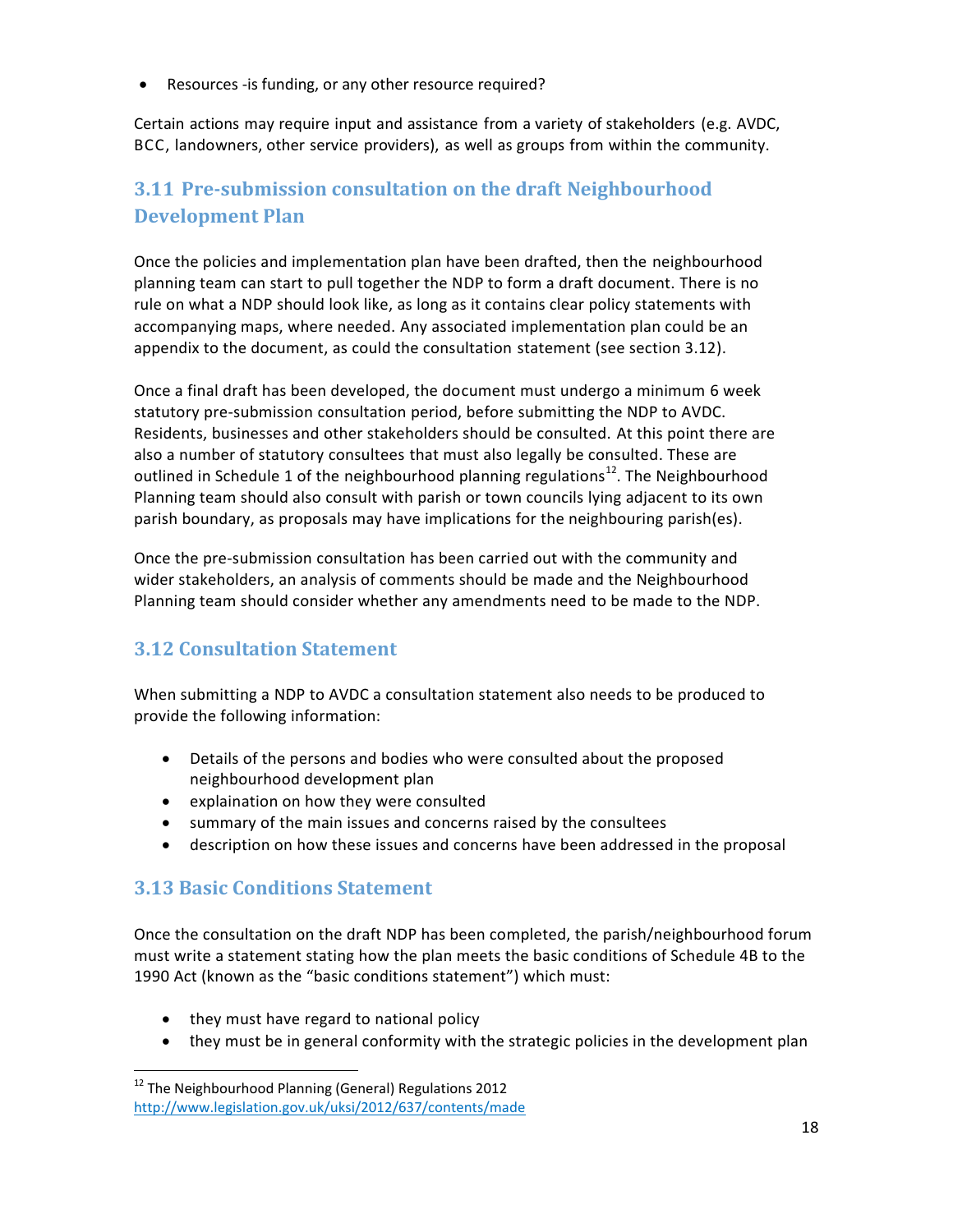for the local area

- they must be compatible with EU obligations
- they must be compatible with human rights requirements

The basis condition statement will be checked by AVDC and then tested by an independent examination. The nature of the basic conditions statement should be reflected by the nature of the NDP, therefore the more complex the NDP, the greater the detail will be required by the basic conditions statement.

## **3.14 Submit to Aylesbury Vale District Council**

Once the draft NDP has been consulted upon, it is advised you submit the plan to AVDC for an informal check, before formally submitting it for the publicity period. Any necessary amendments to the NDP as a result of the pre submission consultation should have been taken into account.

The informal and formal submission to AVDC should include:

- A map or statement identifying the Neighbourhood Area
- A consultation statement
- The basic conditions statement
- The proposed Neighbourhood Development Plan

AVDC are then required to carry out a further 6 week (minimum time period) publicity period on the proposed NDP. For this AVDC will notify anyone who has already commented on the plan that it has been received and invite anyone interested to comment. All responses will then be collected together and sent to an examiner. AVDC are not required to respond to the consultation responses.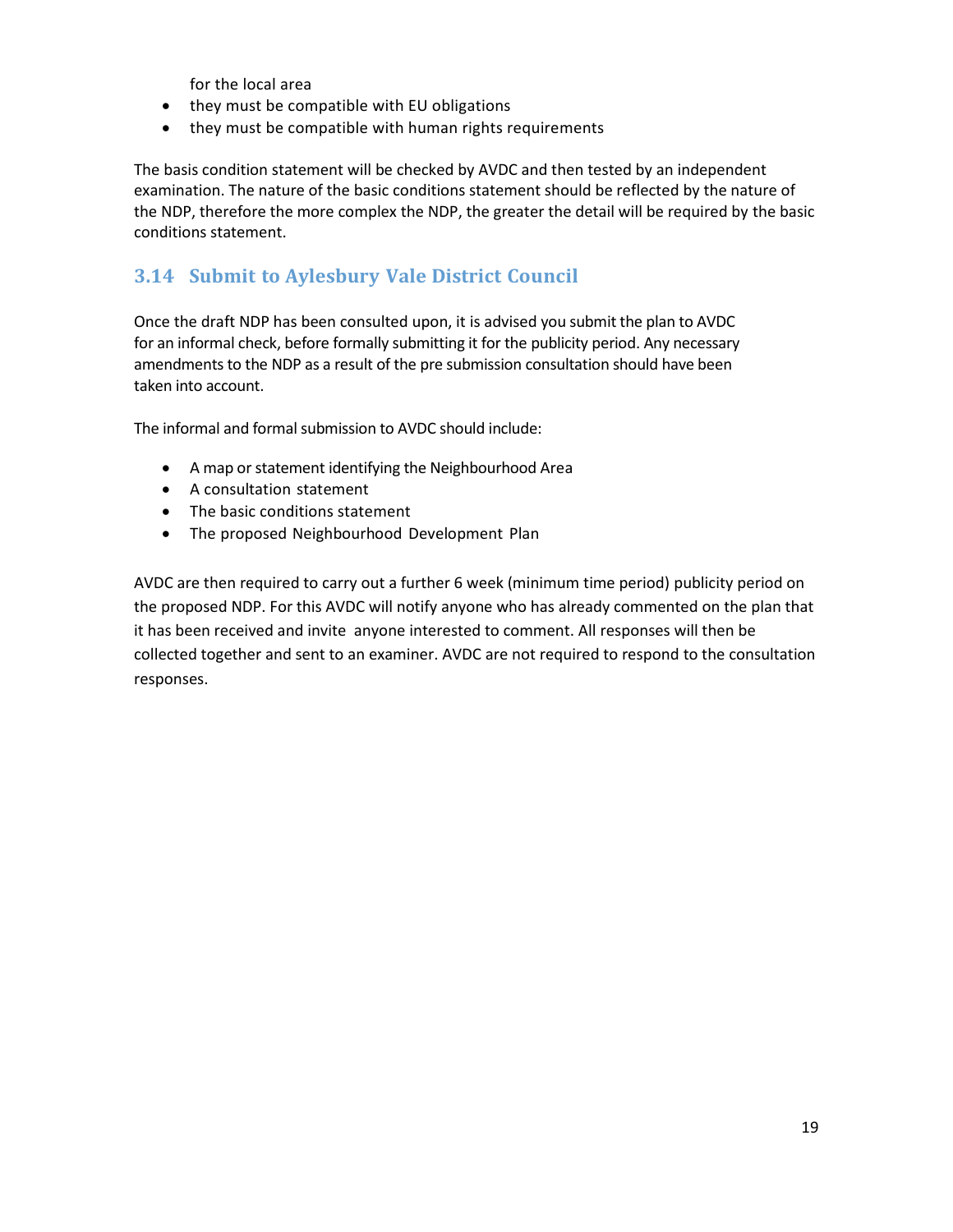# **Stage 3: Independent Examination**

## **4.1 Examination of the Plan**

AVDC will decide, in collaboration with the neighbourhood planning team, on whom to appoint to undertake an independent examination of the NDP, which will be paid for by AVDC. The main function of the examination will be to look at the basic conditions statement and check that the NDP conforms with:

- The strategic content of wider development plans
- The National Planning Policy Framework and/or other national guidance
- **•** European Directives
- National and international designations (e.g. listed buildings, green belts)
- Adjoining Neighbourhood Plans

The examiner will also make sure neighbourhood planning is not used to block key infrastructure or development proposals from proceeding. In general, the examiner will consider written representations during the examination period, rather than oral representations. However he/she may decide that an oral representation is necessary to ensure adequate examination of a particular issue or to give a person a fair chance to put forward their case. In this situation a public hearing must be held.

## **4.2 Examiner's report published**

The result of the examination will be a written report, issued by the independent examiner, which will have one of the following recommendations:

- That the draft NDP should proceed to a referendum
- That it should proceed to a referendum, subject to certain amendments
- That the proposed NDP is found unsound

AVDC will publish the decision statement on the website and send a copy to the town/parish council and all people who have asked to be notified of the decision.

#### **4.3 Modifications**

If the examiner decided that the plan needs certain amendments before it can continue to referendum they will be recommended in the report. AVDC will then consider them to decide whether or not the recommendations should be followed. These amendments will be discussed with the neighbourhood planning team to reach agreement. If they are not happy with the amendments the plan can be withdrawn. AVDC will then publish the amendments and decision (using other publicity methods in addition to the website).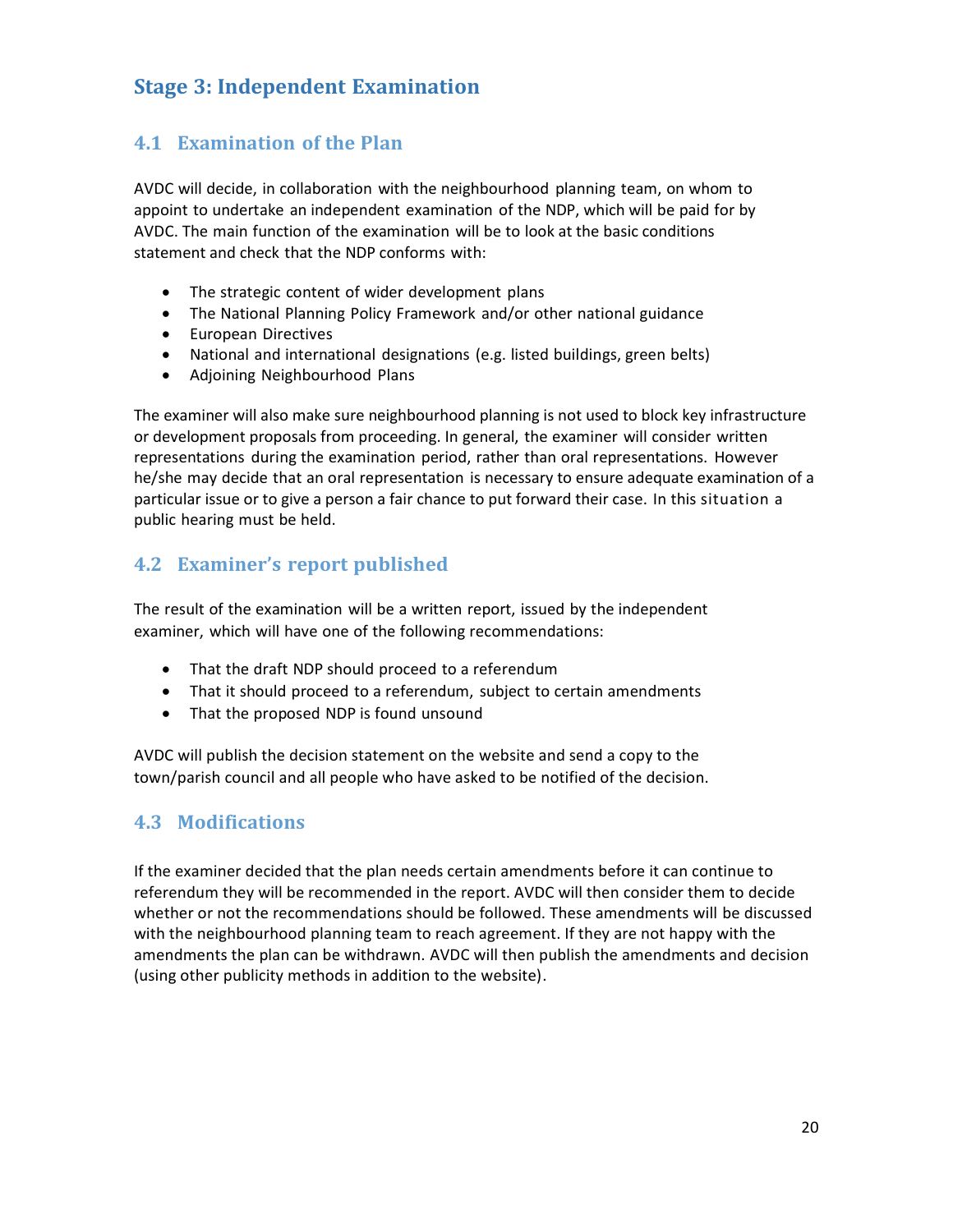## **Stage 4: Referendum**

## **5.1 Carrying out a referendum**

If the NDP is found sound, it will then need to be passed through a referendum to gage community support for the NDP. AVDC will co-ordinate and pay for this. The referendum is for those individuals registered to vote on the electoral role plus non-domestic rate tax payers in the referendum area. The referendum area will usually cover the same area as the neighbourhood area, however the independent examiner may take the decision that the referendum area should be extended, for example if certain policies within the plan have particular implications for surrounding communities.

During the lead up to the referendum, if you are a town or parish council you must remain neutral for a period of 28 days before the referendum. You can still promote voting for the NDP, however you cannot encourage voters to vote in favour of the NDP (if you are a neighbourhood forum, then this does not apply). In promoting the NDP, no more that £2000 can be spent advertising during the 28 day period (applies to both town and parish councils and neighbourhood forums).

The question that will be asked is:

*Do you want Aylesbury Vale District Council to use the neighbourhood plan for \*name of neighbourhood area\* to help it decide planning applications in the neighbourhood area?*

For the NDP to be brought into force, there must be a majority vote for supporting the NDP (more than 50% of voters). If it is not supported, further work will need to be carried out, which is likely to result in further consultation, an examination and referendum. The Government have published separate Regulations in relation to holding a referendum<sup>13</sup>.

 $\overline{a}$ 

 $13$  The Neighbourhood Planning (Referendums) Regulations 2012 <http://www.legislation.gov.uk/uksi/2012/2031/introduction/made>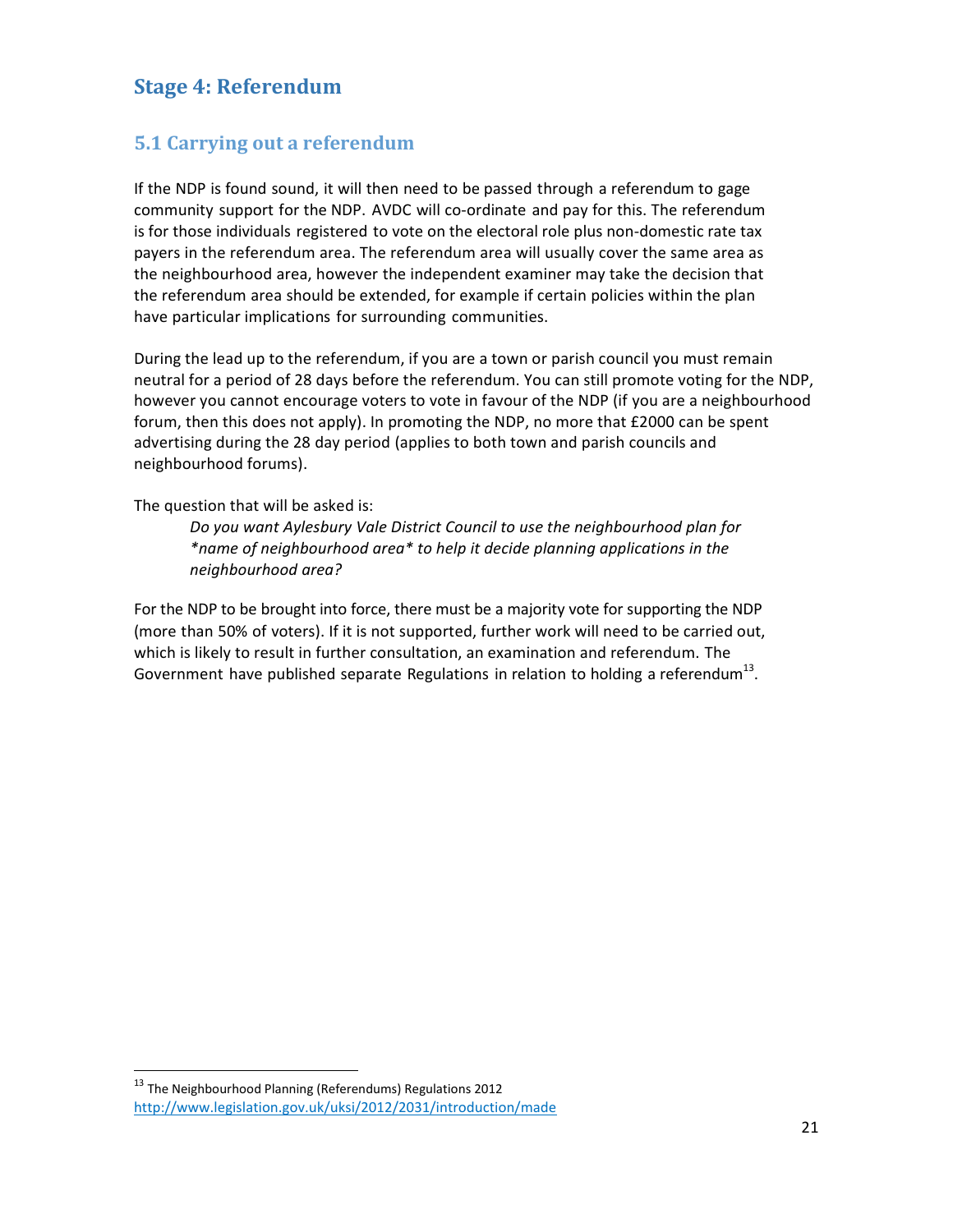# **Stage 5: Bringing the Plan into force**

## **6.1 The passing of the Localism Act**

The Localism Act for Neighbourhood Planning came into effect on 6<sup>th</sup> April 2012, allowing NDPs to be brought into force. Once this has happened they will become planning policy documents for Aylesbury Vale. This means that they will become a material consideration in determining planning applications and will have equal weighting alongside the district wide planning policy documents.

It is expected that NDPs and Aylesbury Vale District Council's planning documents (such as those allocating future sites for development in the district, or setting out generic development control policies) will be complementary and will reference each other, where necessary.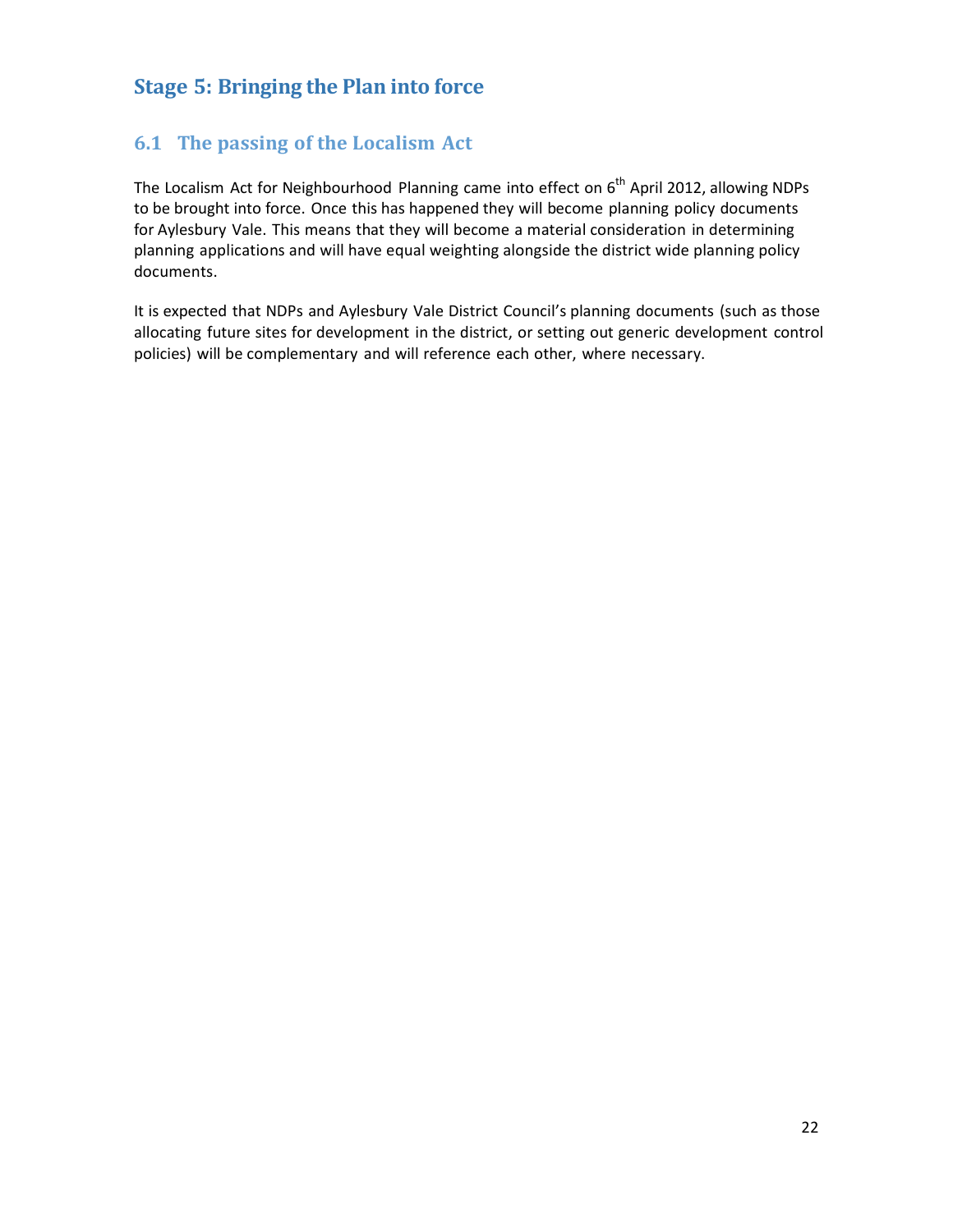# **Stage 6: Implementing & Monitoring the Plan**

# **7.1 Beyond the neighbourhood development plan being brought into force**

Once the NDP has been brought into force, it is likely that part of the neighbourhood planning team will dissolve, however it is important to keep a smaller team in order to take forward actions identified in the implementation plan.

It is also important to monitor the NDP, to check progress in terms of meeting the community's objectives and to identify if future reviews of the Plan are needed. If a review of the NDP is needed to refresh and bring the policies more up to date, then the plan will need to include further consultation, an examination and referendum.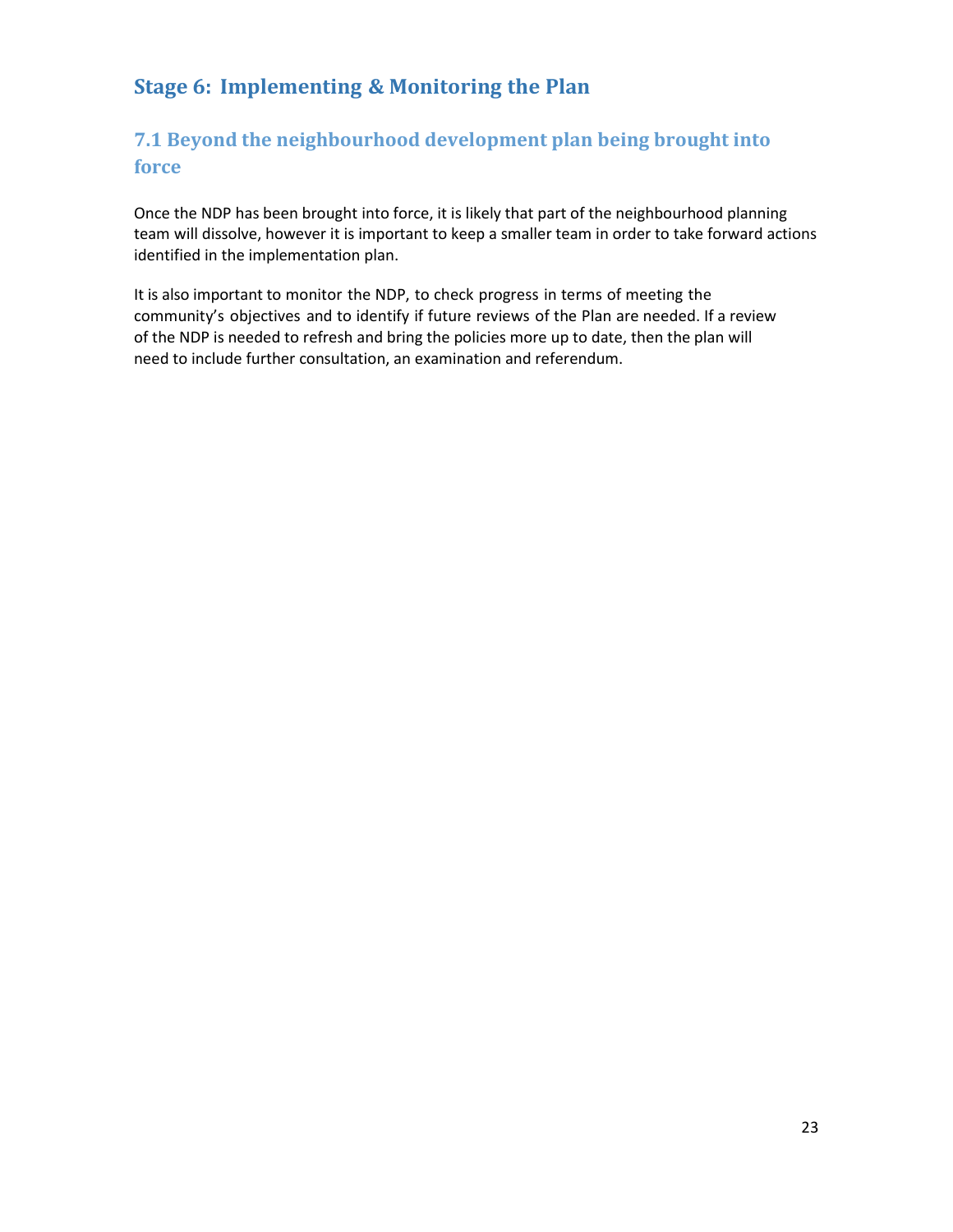# **Support Available**

## **8.1 AVDC support**

AVDC is able to offer continuing support to communities developing Neighbourhood Plans. As an example, this support could be in the form of one of the following:

- Generic Neighbourhood Planning advice and guidance (e.g. the process, how to get started, what others are doing locally)
- Advice and assistance in terms of planning community and stakeholder engagement (e.g. what techniques to use and when, how to get the views and inform as many people in the community as possible)
- Advice and assistance with some of the technical, planning-related aspects of producing the plan (e.g. drafting policies, undertaking a sustainability appraisal, negotiations with developers etc.)
- Signposting to relevant contacts within the District Council or within other stakeholder organisations (e.g. Buckinghamshire County Council planners, Thames Valley Police, the Environment Agency, English Heritage etc.)
- Funding advice and potential financial support for developing the Neighbourhood Development Plan
- Support through the provision of materials (e.g. copies of maps, display boards for exhibitions and events etc.)

## **8.2 Department for Communities in Local Government support**

At a national and regional level, the Government has awarded funding to organisations with expertise in planning, to assist communities in developing Neighbourhood Plans.

- **Planning Aid England** the provision of free, independent, impartial, professional planning advice to people who do not have the means to pay professional fees. Provision of support and training to local communities to influence and contribute to planning strategy, policy and decision-making at all levels. [www.rtpi.org.uk/planningaid](http://www.rtpi.org.uk/planningaid)
- **Planning Advisory Service -** additional information on how to write a Neighbourhood Plan and other related topics. <http://www.pas.gov.uk/pas/core/page.do?pageId=1089081>
- **Locality** provision of support and networking to community groups through online resources and other networking tools, practical workshops and seminars, and tailored advice through a telephone advice line. [www.locality.org.uk](http://www.locality.org.uk/)
- **The National Association of Local Councils in partnership with the Campaign to Protect Rural England** – provision of basic information about the planning system via a website, phone line and publications. Establishing a programme of local events to inform the public and parish councils about how to influence local plans.